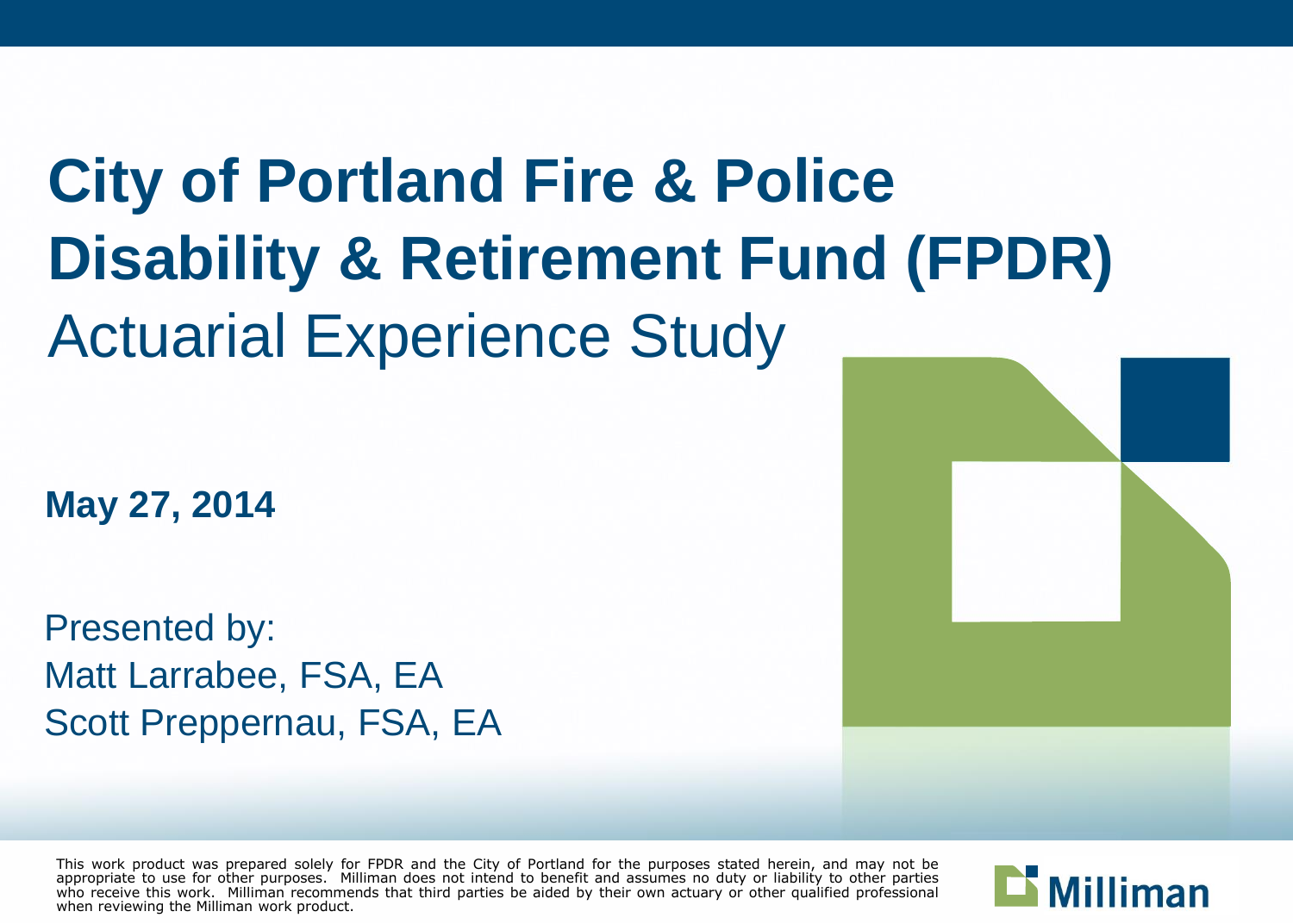#### **Agenda**

1

#### **Introduction**

- **Economic assumptions**
- **Demographic assumptions**

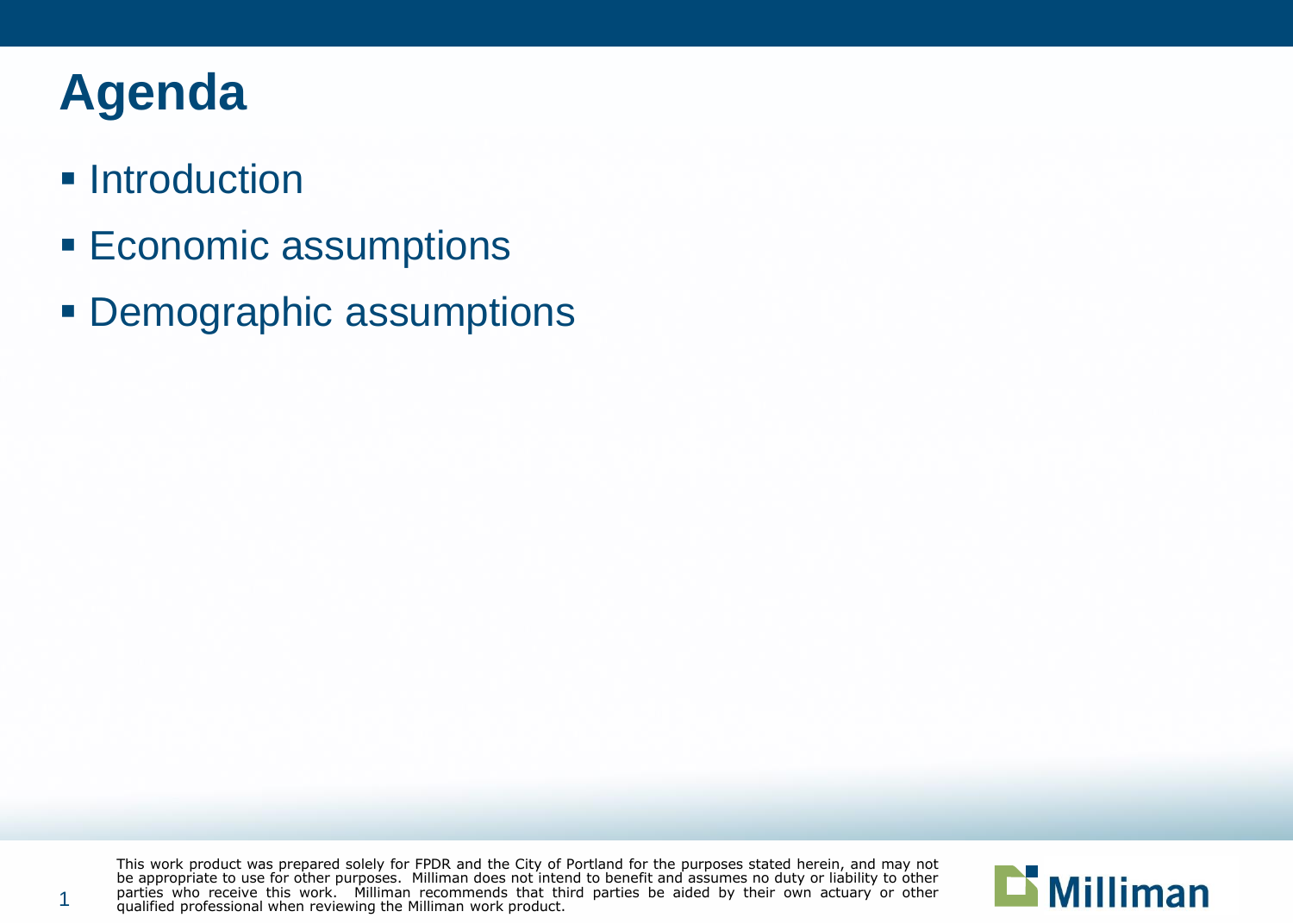#### **Introduction**

#### Actuarial Valuation and Assumptions

- Biennial actuarial valuations provide financial statement reporting information for both FPDR and the City of Portland
- An actuarial valuation is a <u>very</u> long-term calculation
- Given the long-term nature of the modeling, assumptions play a key role in the calculations



#### This work product was prepared solely for FPDR and the City of Portland for the purposes stated herein, and may not be appropriate to use for other purposes. Milliman does not intend to benefit and assumes no duty or liability to other parties who receive this work. Milliman recommends that third parties be aided by their own actuary or other qualified professional when reviewing the Milliman work product.



#### Assumptions used both to:

• Project future benefit payments

2

• Convert those payments to a present value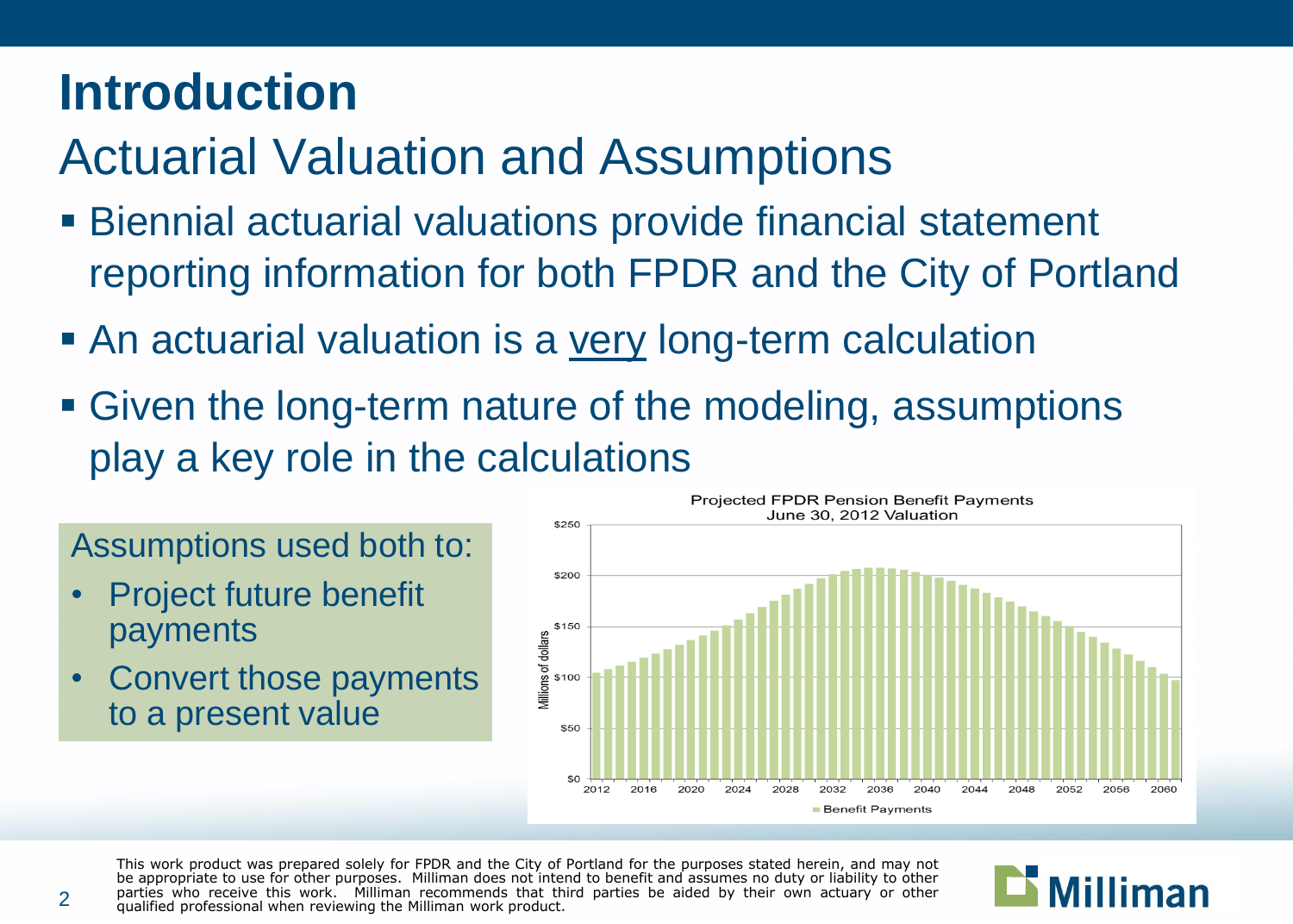#### **Introduction**

#### Actuarial Valuation and Assumptions

- Assumptions in our last FPDR valuation (2012) based on:
	- Study of FPDR experience conducted prior to the 2008 valuation
		- Determined most demographic assumptions, including rates of retirement, disability, and salary growth
	- Oregon PERS Police & Fire assumptions for mortality
		- Due to a much larger number of members, Oregon PERS public safety experience is more credible than FPDR-only experience
- Best practice to refresh experience studies every five to ten years to reflect current trends
	- Accordingly, we have prepared a new study to recommend assumptions for the June 30, 2014 valuation

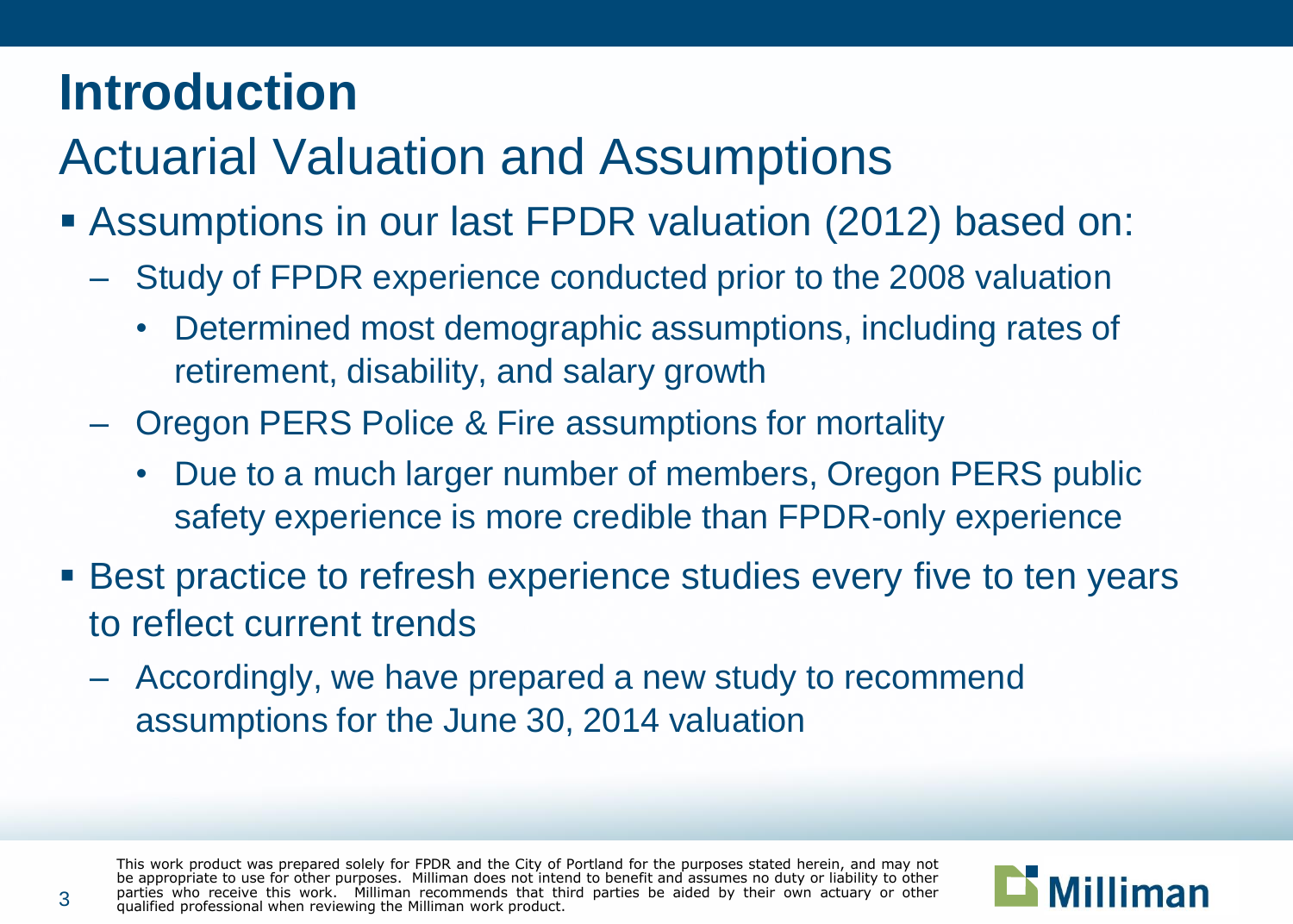#### **Introduction** Experience Study

- The new study analyzed experience from recent periods
	- Most demographic assumptions use data from July 2008 to June 2013
	- Salary increases reflect 2010-11 to 2013-2014 fiscal year data
- Assumptions can be broadly divided into two categories:
	- Economic assumptions
	- Demographic assumptions
- Full detail of methodology and recommended assumptions in Appendix

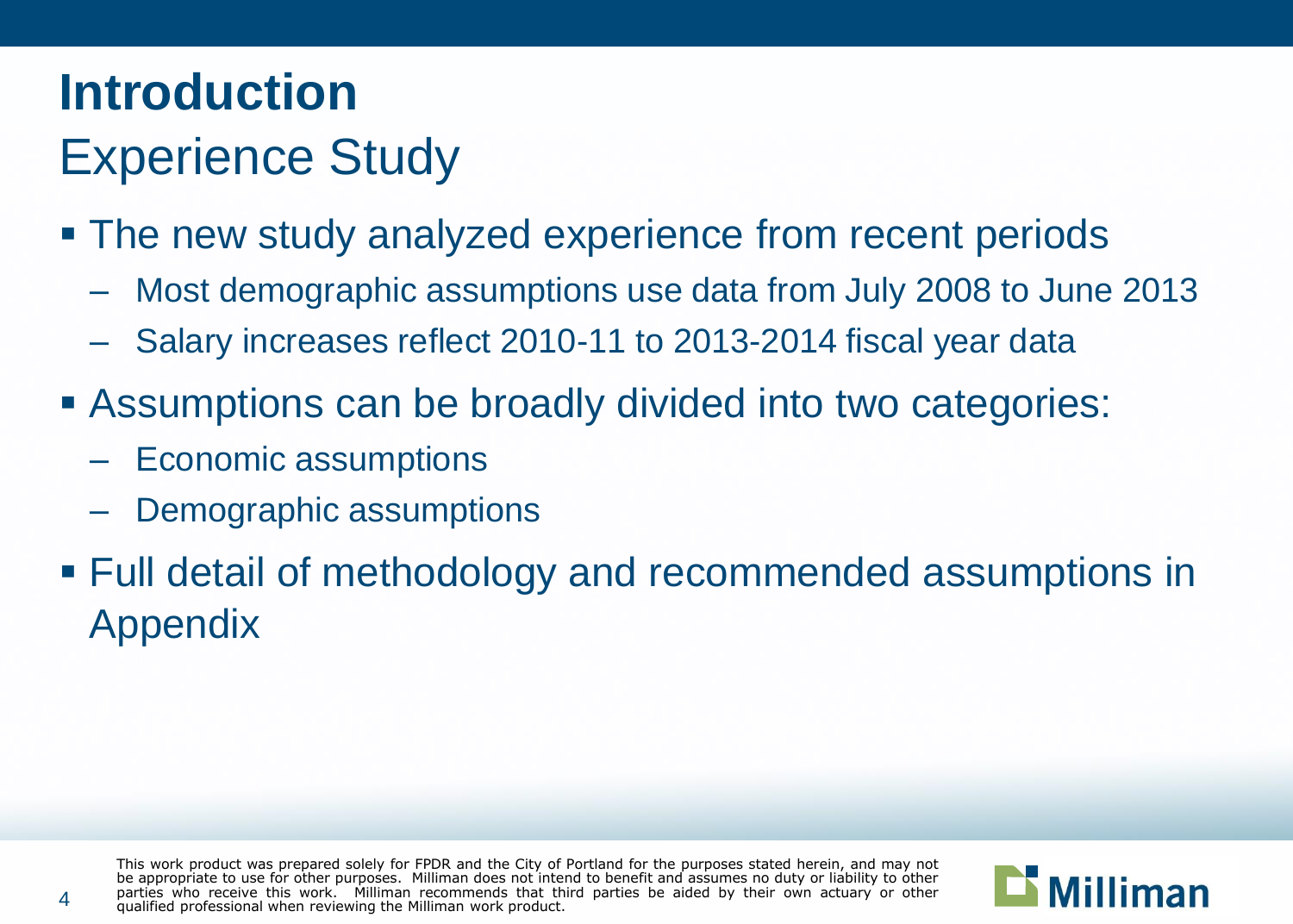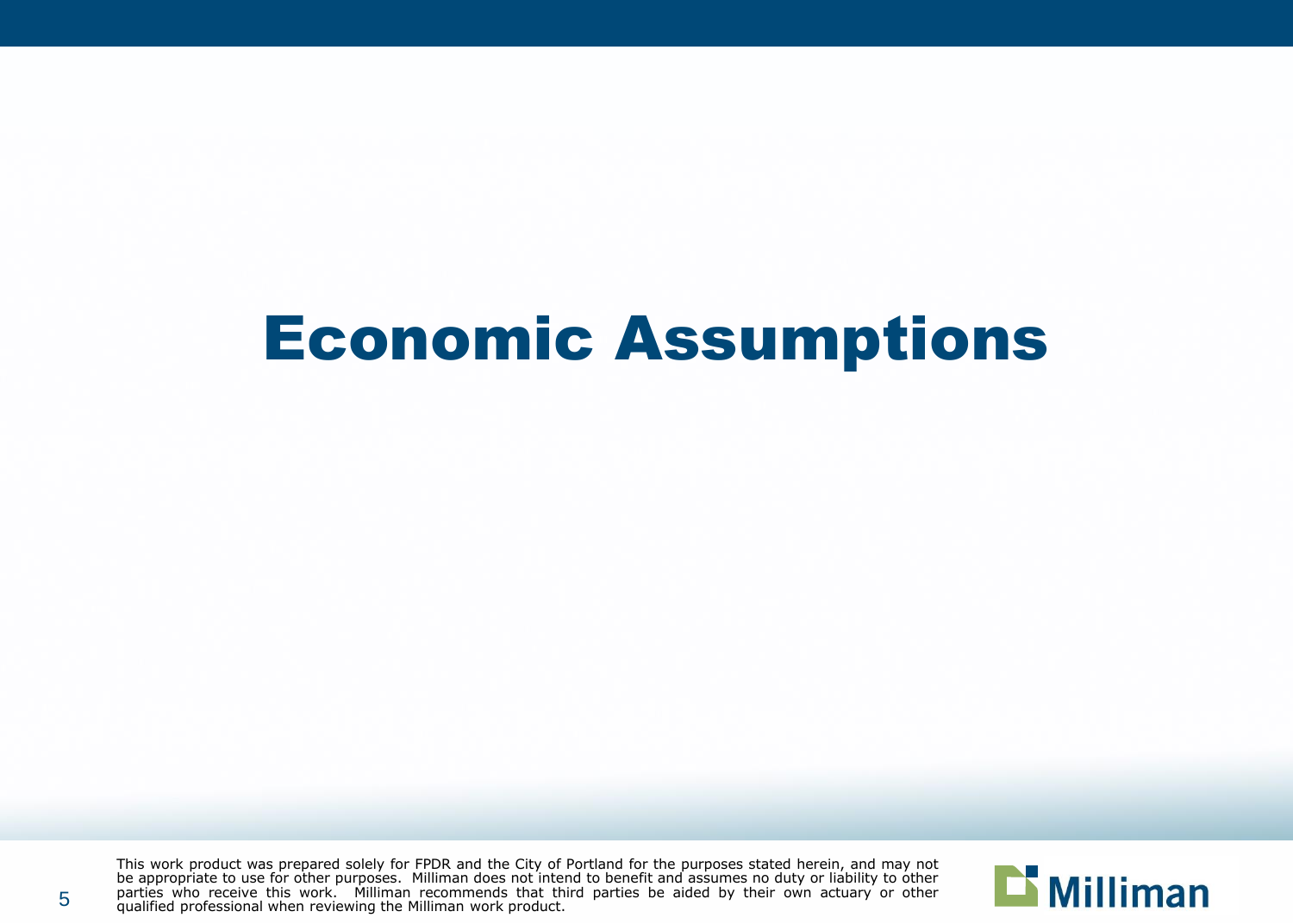#### **Economic Assumptions** Inflation

- The inflation assumption affects other assumptions
- **Inflation has varied significantly in the past**
- One estimate of future inflation comes from Treasury Inflation Protected Securities (TIPS) yields
- Social Security's current "middle of the road" long-term inflation assumption is 2.80%
	- Combining this with its lower near-term assumption gives a 30-year average of 2.72%
- We recommend no change to the current long-term assumption of 2.75%

| <b>Historical</b><br><b>Period</b> | <b>Average</b><br><b>Annual Inflation</b> |
|------------------------------------|-------------------------------------------|
| 50 years                           | 4.15%                                     |
| 40 years                           | 4.25%                                     |
| 30 years                           | 2.88%                                     |
| 20 years                           | 2.43%                                     |
| 10 years                           | 2.43%                                     |

| As of<br>4/30/2014                 | 10-Year | 30-Year |
|------------------------------------|---------|---------|
| <b>Treasury Yield</b>              | 2.67%   | 3.47%   |
| <b>TIPS Yield</b>                  | 0.49%   | 1.16%   |
| <b>Imputed</b><br><b>Inflation</b> | 2.18%   | 2.31%   |

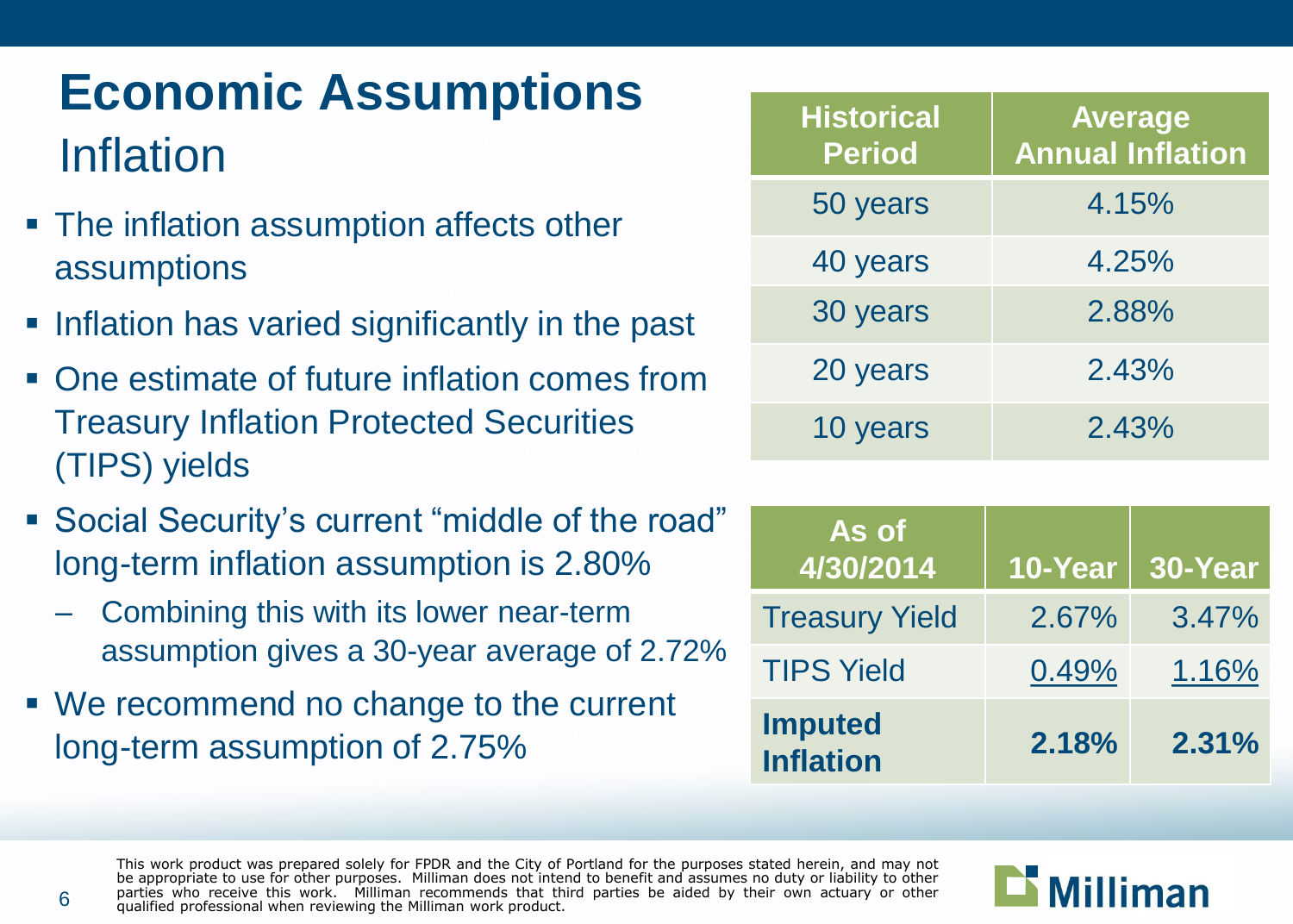#### Real Wage Growth

- **Each individual member's annual salary** increase assumption is composed of:
	- Inflation, plus
	- Real wage growth, plus
	- Merit/longevity wage growth
- Real wage growth represents the increase in wages above inflation for the entire group due to productivity improvements and competitive wage pressures among employers
- Social Security's long-term "middle of the road" assumption for real wage growth is 1.13%
- We recommend no change to the current assumption of 1.00%

| <b>Period Ending</b><br>12/31/2012 | <b>Average Real</b><br><b>Wage Growth</b> |
|------------------------------------|-------------------------------------------|
| 20 Years                           | 0.89%                                     |
| <b>30 Years</b>                    | 0.87%                                     |
| 40 Years                           | 0.35%                                     |
| 50 Years                           | 0.63%                                     |

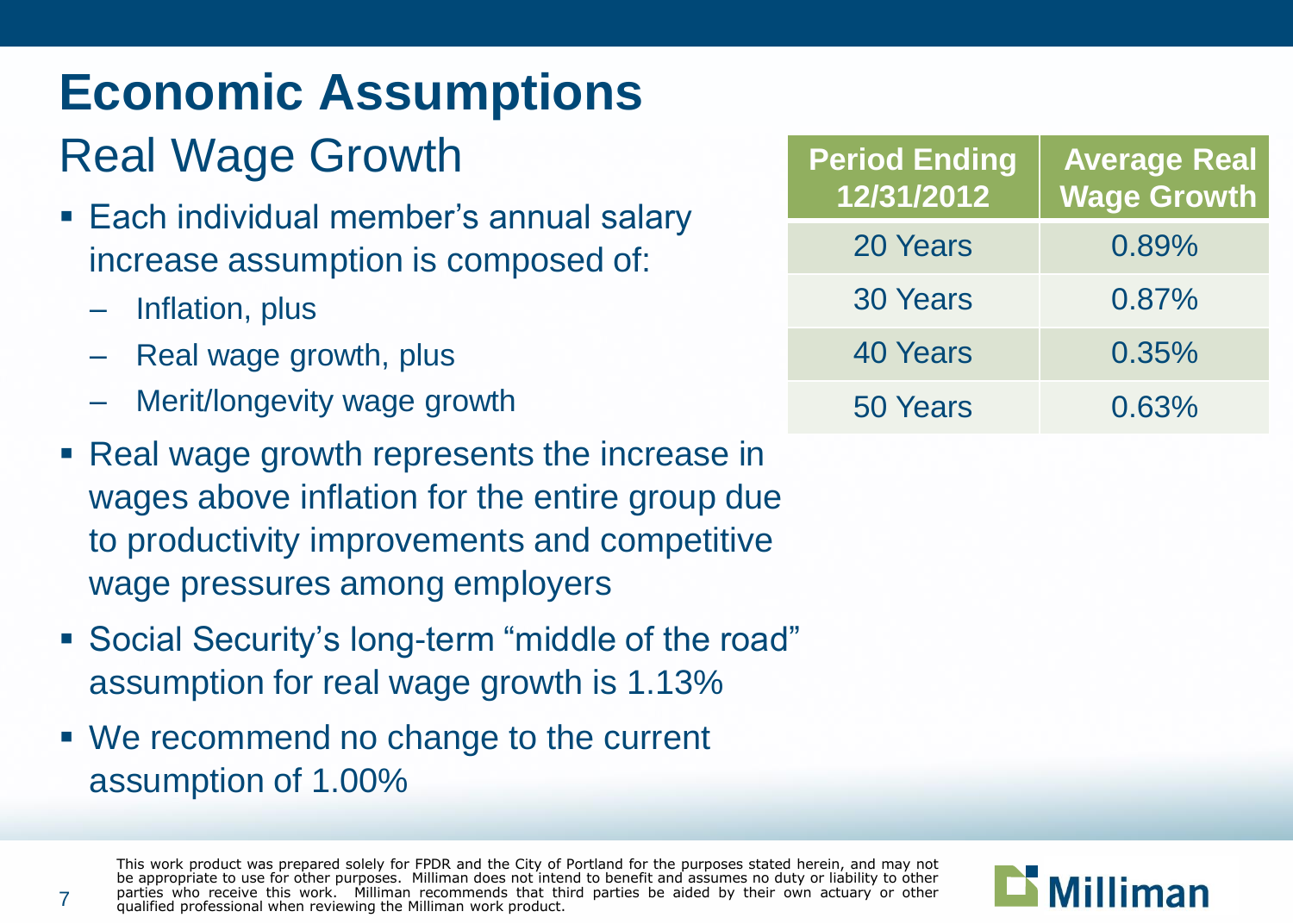#### Discount Rate

- New Governmental Accounting Standards Board (GASB) standards change how the discount rate should be set
- For a pay-as-you go plan such as FPDR:
	- Prior standards set the rate equal to long-term average annual expected return on the employer's general assets
		- Typically this was based on long-term average annual return expectations for a mixture of cash and short-term bonds
		- FPDR used 3.50% in the 2012 valuation
	- New standards require use of a municipal bond yield or index rate
		- Based on high-quality 20-year, tax-exempt, general obligation bonds
		- Plan sponsor selects specific source of bond rates to use

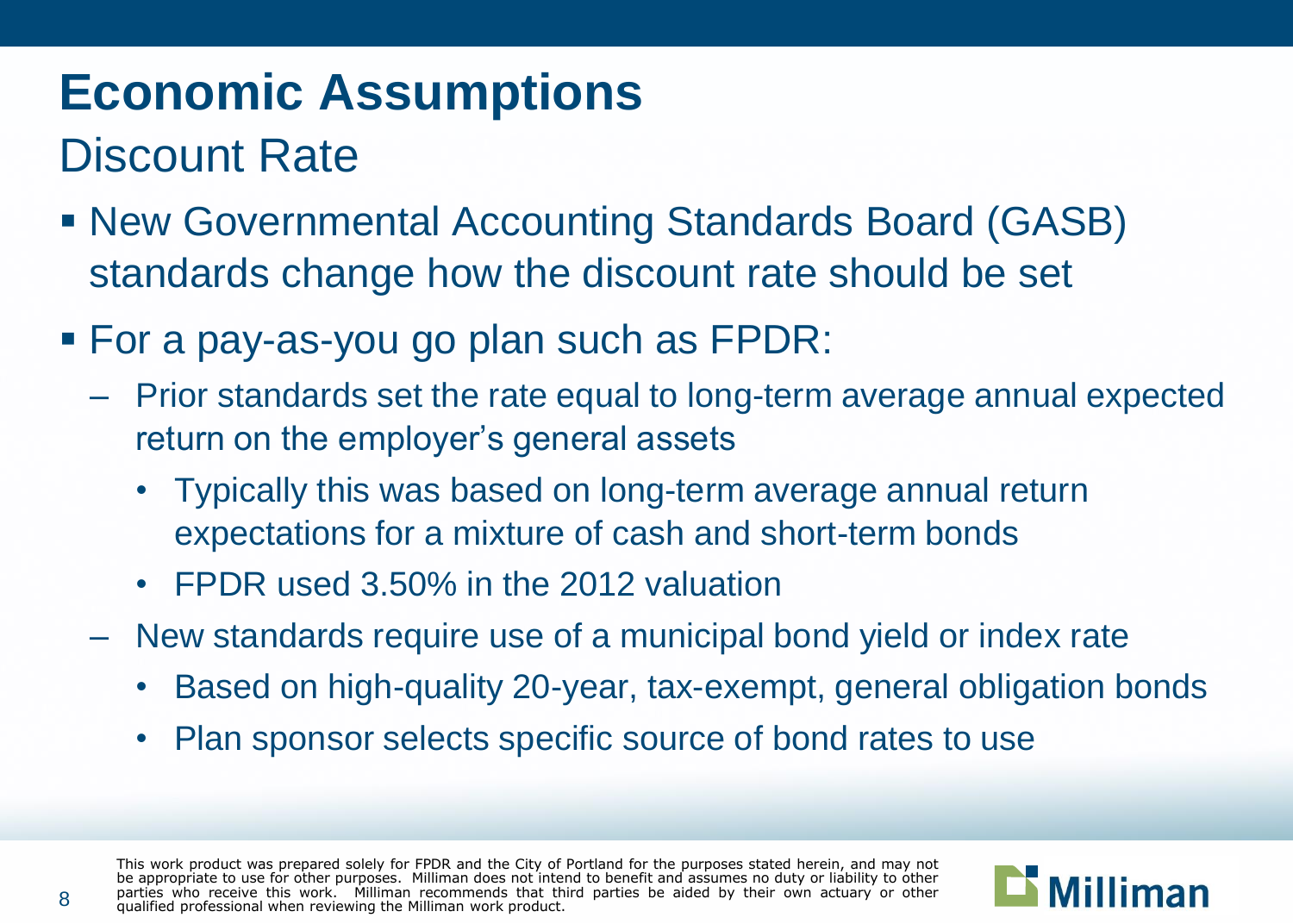#### Discount Rate

- Recent published rates from two potential sources of bond information are shown below
	- Valuation rate will be based on 6/30/2014 market information
	- FPDR to coordinate with City to select rate source to use



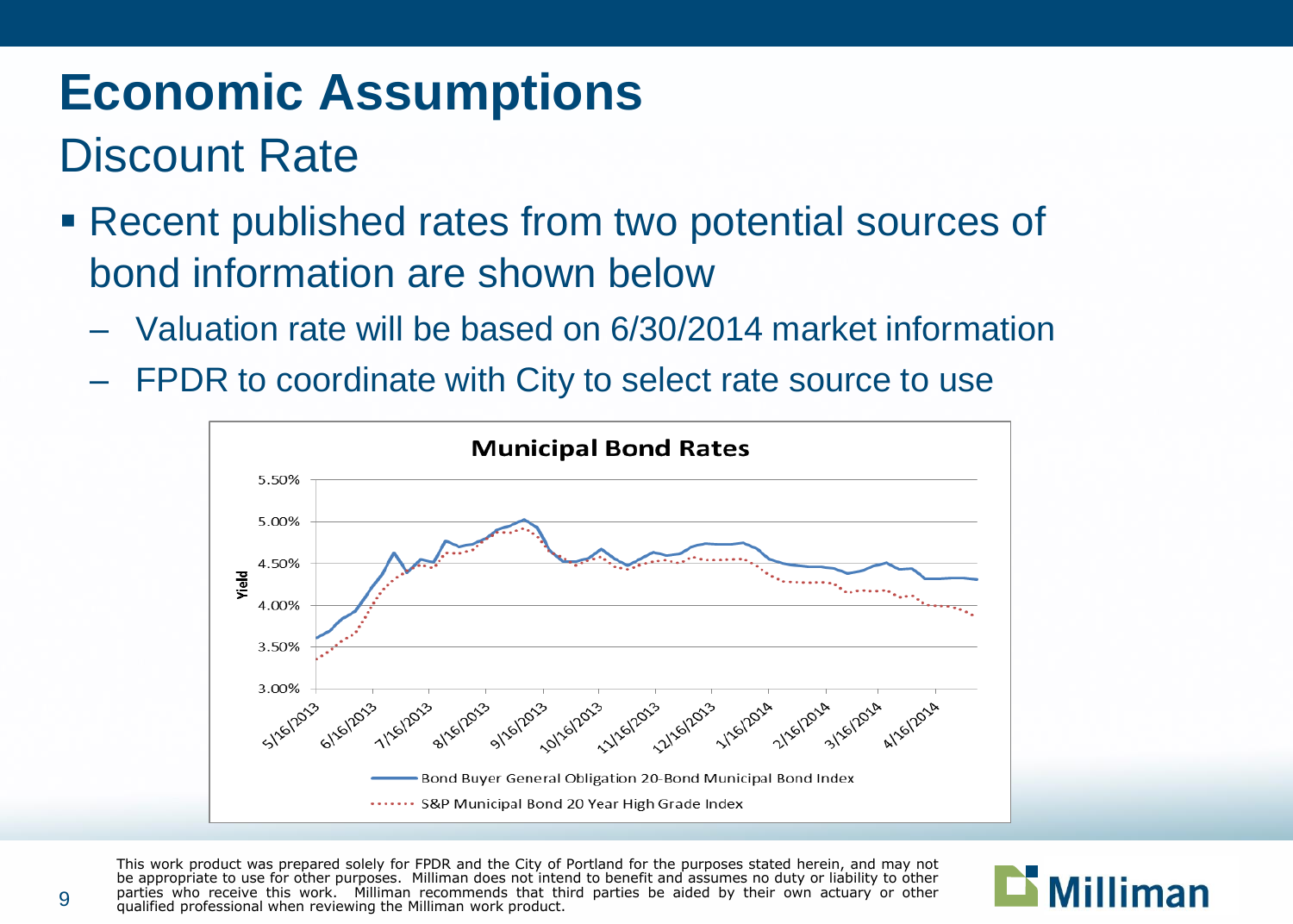#### **Economic Assumptions Reviewed**

| <b>Assumption</b>                       | <b>Current</b> | <b>Recommended</b> |
|-----------------------------------------|----------------|--------------------|
| <b>Inflation</b>                        | 2.75%          | No change          |
| <b>Real Wage Growth</b>                 | 1.00%          | No change          |
| <b>Payroll Growth</b><br>(sum of above) | 3.75%          | No change          |
| <b>Discount Rate</b>                    | 3.50%          | TBD*               |

#### *\*Based on market information at 6/30/2014, consistent with new GASB standards*

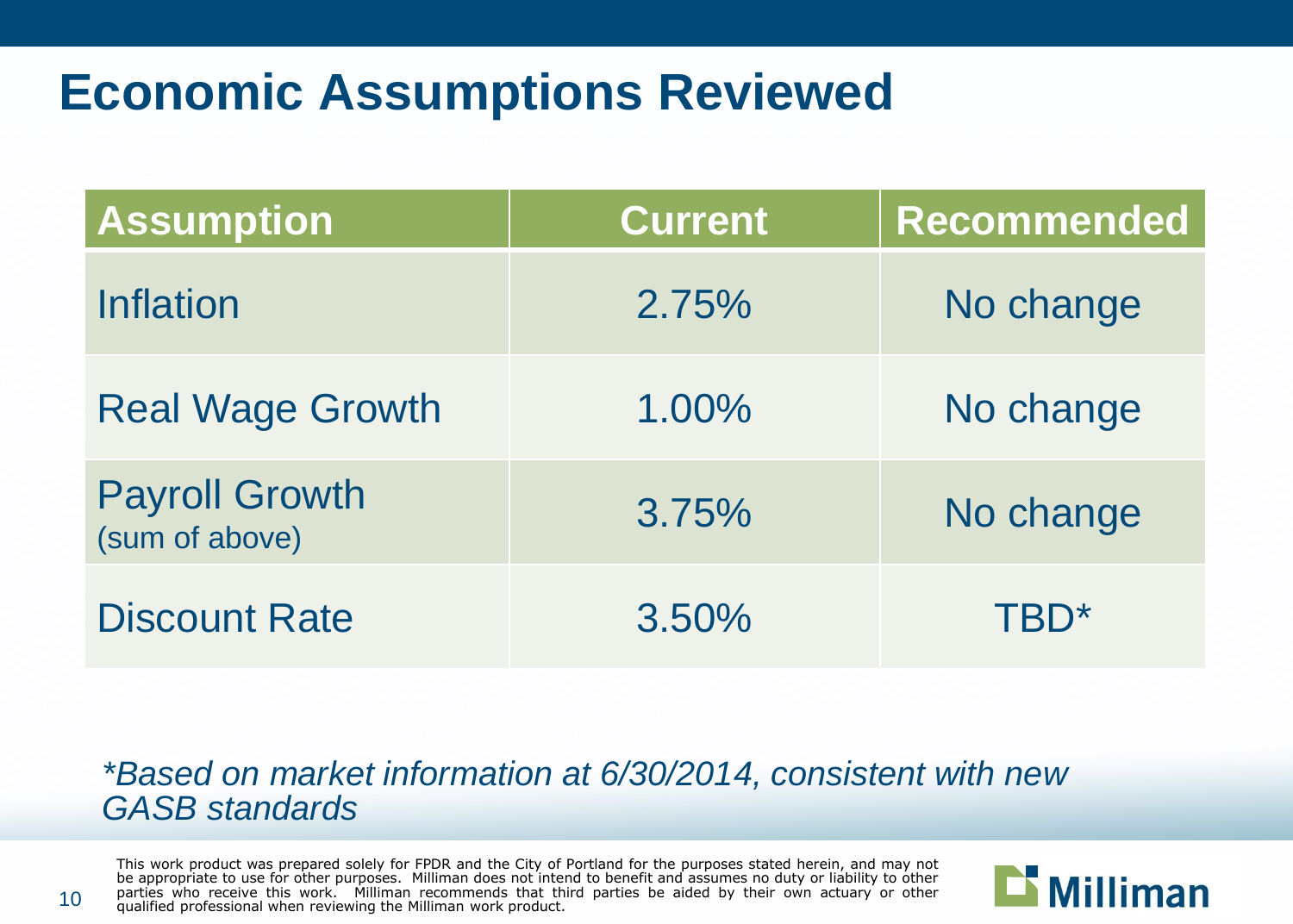This work product was prepared solely for FPDR and the City of Portland for the purposes stated herein, and may not be appropriate to use for other purposes. Milliman does not intend to benefit and assumes no duty or liability to other parties who receive this work. Milliman recommends that third parties be aided by their own actuary or other qualified professional when reviewing the Milliman work product.



11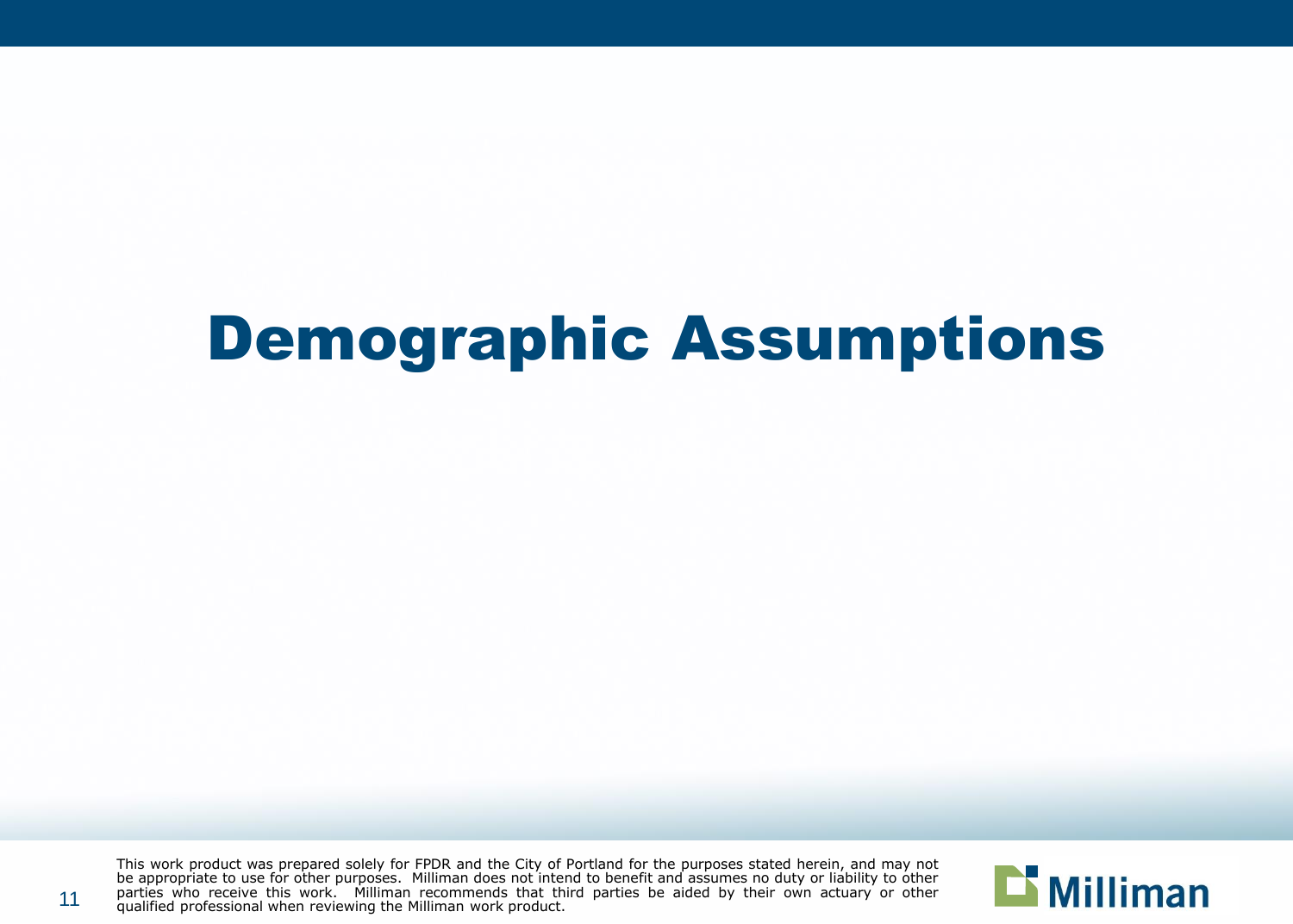#### Salary Increase due to Merit/Longevity

- Overall system payroll expected to grow according to inflation and real wage growth assumptions
- For an individual member, expected salary progression includes an additional component for increase due to merit or longevity
	- Individuals earn promotions and step/grade increases
- Our analysis reviewed 2010-2014 member experience, backing out actual CPI and assumed real wage growth to isolate the member-specific merit/longevity component
	- Resulting assumption varies by service, reflecting career patterns
- Merit/longevity rates are added to overall wage growth assumption
	- Merit assumption of 5% => member's pay expected to grow 8.75%
	- Merit assumption of 0% => member's pay expected to grow 3.75%

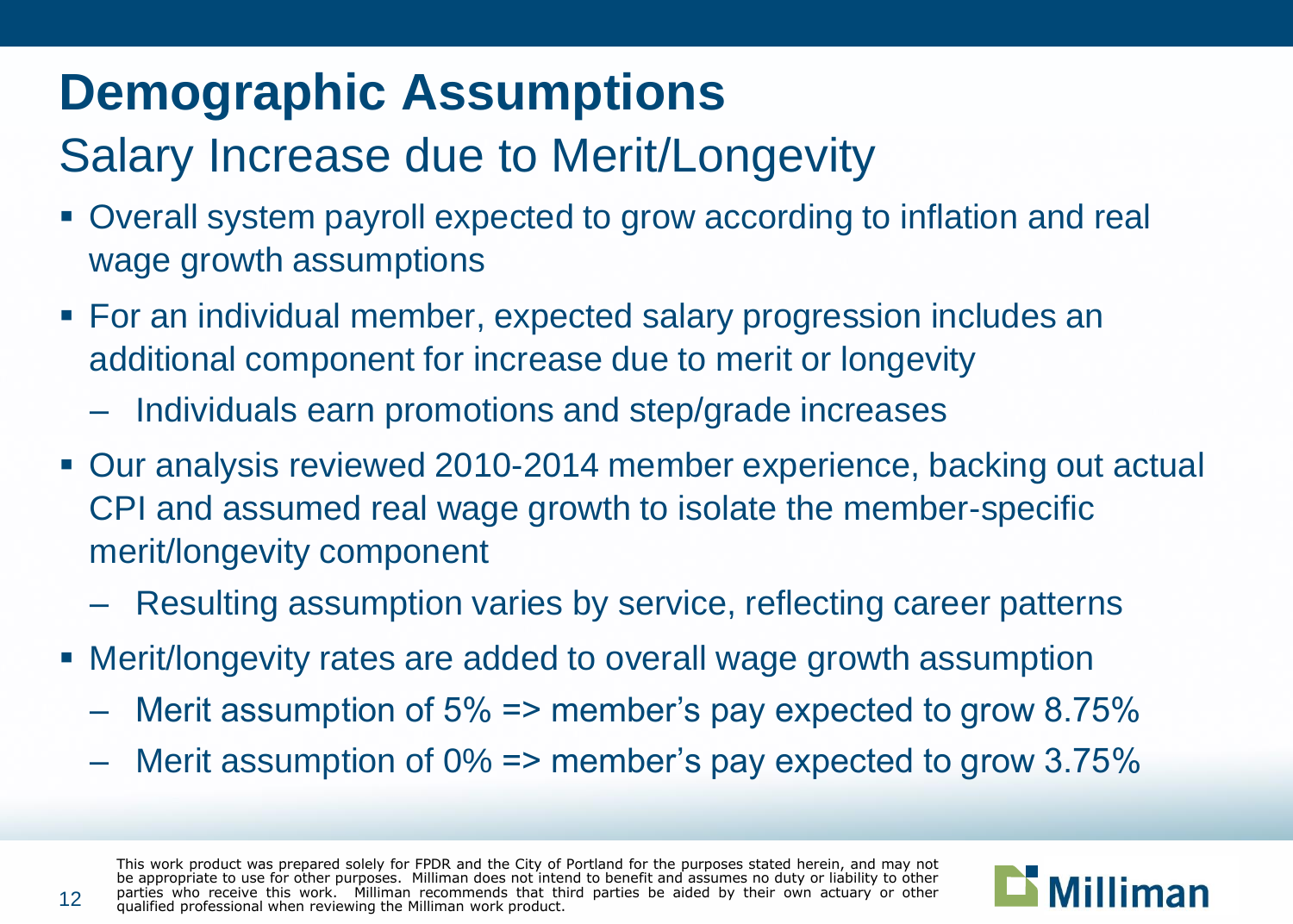#### Salary Increase due to Merit/Longevity

- Recent experience compared to current assumption:
	- Higher than assumed in early years; lower than assumed in later years
	- No major distinctions between Police and Fire



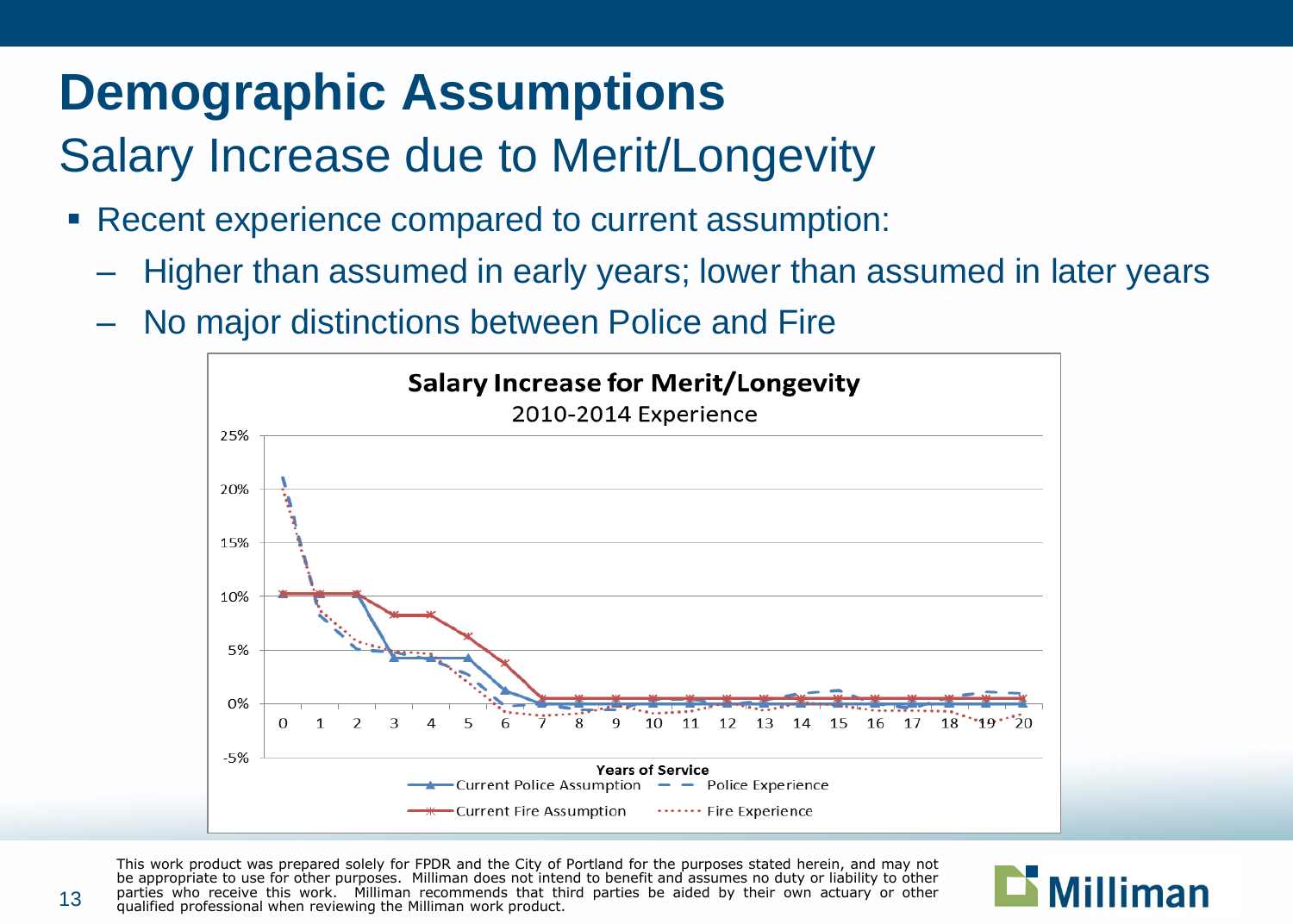#### Salary Increase due to Merit/Longevity

- **Proposed assumption:** 
	- Consolidate Police and Fire assumptions
	- More closely reflects recent observed experience



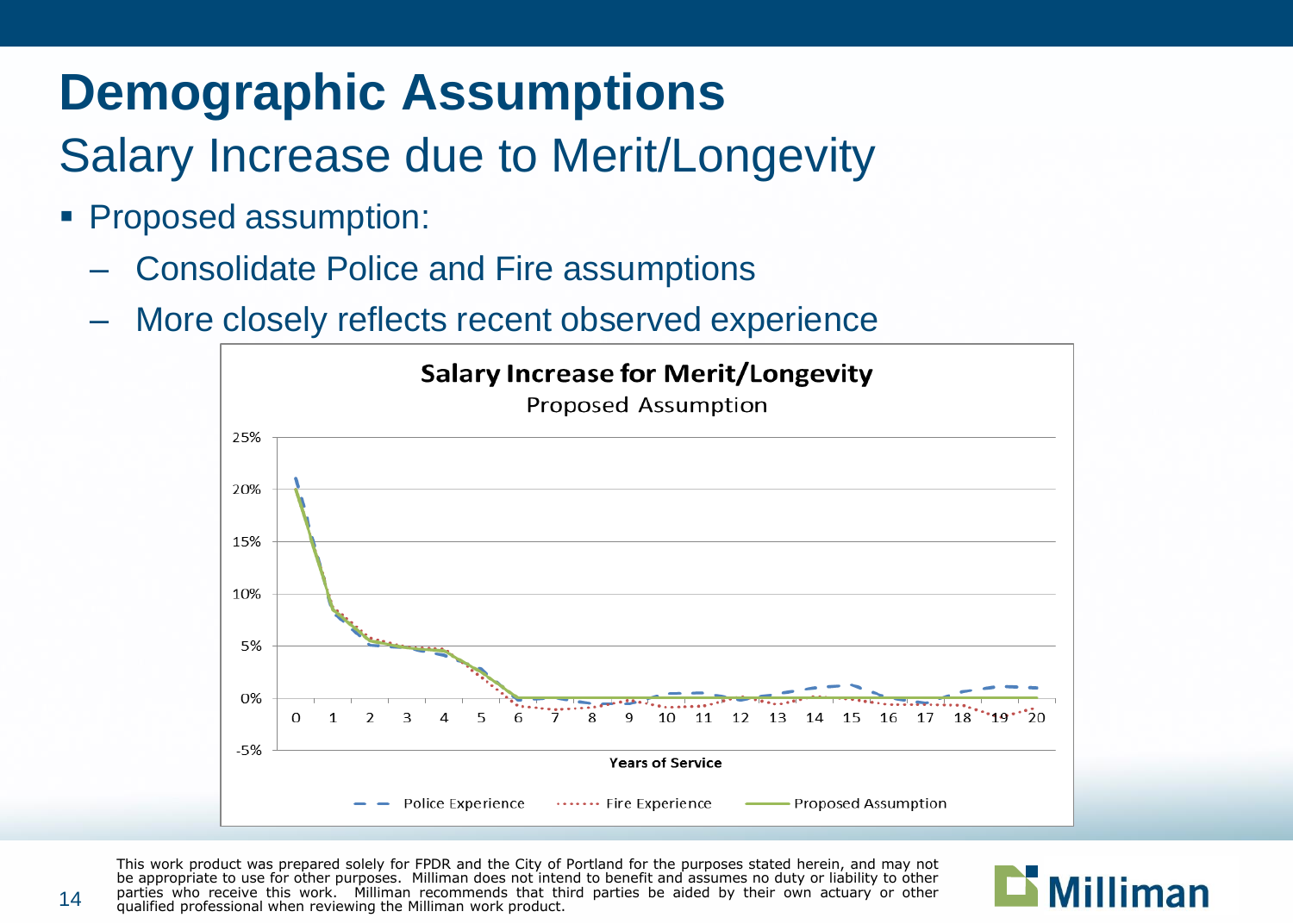#### Retirement Rates

- Current assumed rates for Fire members track experience reasonably well
- Police experience warrants lower rates for ages 55 to 64
- Valuation 100% assumed retirement rate at:
	- Ages 60+ for Fire
	- Ages 65+ for Police





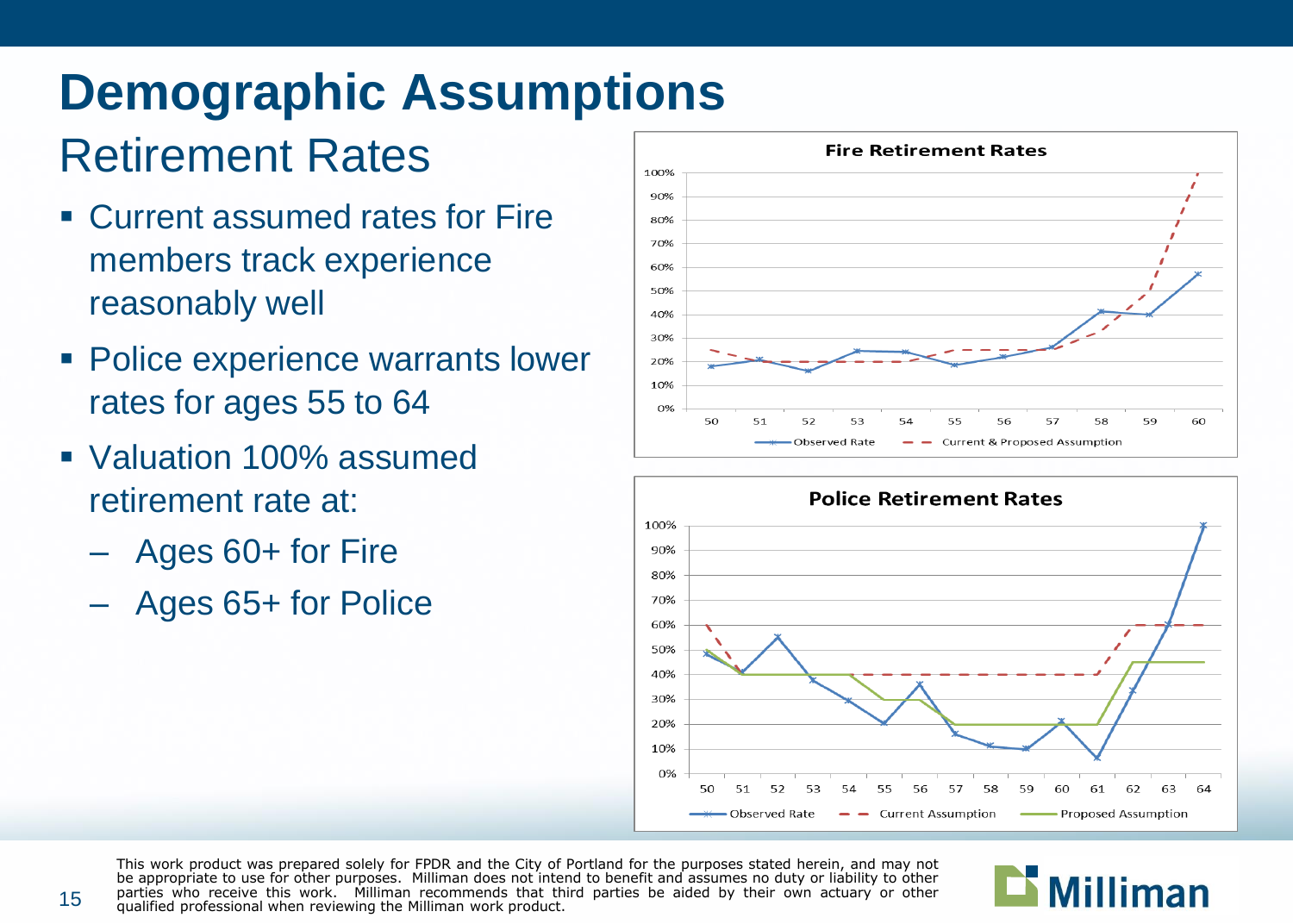#### **Demographic Assumptions** Retirement Elections

 New assumption needed for percentage of non-resident retirees to reflect Senate Bill 822 changes

| <b>Assumption</b>                               | <b>Current</b><br><b>Assumption</b>  | <b>Observed</b><br><b>Experience</b> | <b>Proposed</b><br><b>Assumption</b> |
|-------------------------------------------------|--------------------------------------|--------------------------------------|--------------------------------------|
| <b>Benefit form elected</b><br>(% of final pay) | 2.8% of pay: 80%<br>2.6% of pay: 20% | 2.8% of pay: 83%<br>Below 2.8%: 17%  | No change                            |
| <b>Percent married</b>                          | 88%                                  | 77%                                  | 80%                                  |
| Spousal age difference                          | $+/- 4$ years                        | $+/- 2.9$ years                      | $+/- 3$ years                        |
| <b>Out-of-state retirees</b>                    | N/A                                  | 22%                                  | 20%                                  |

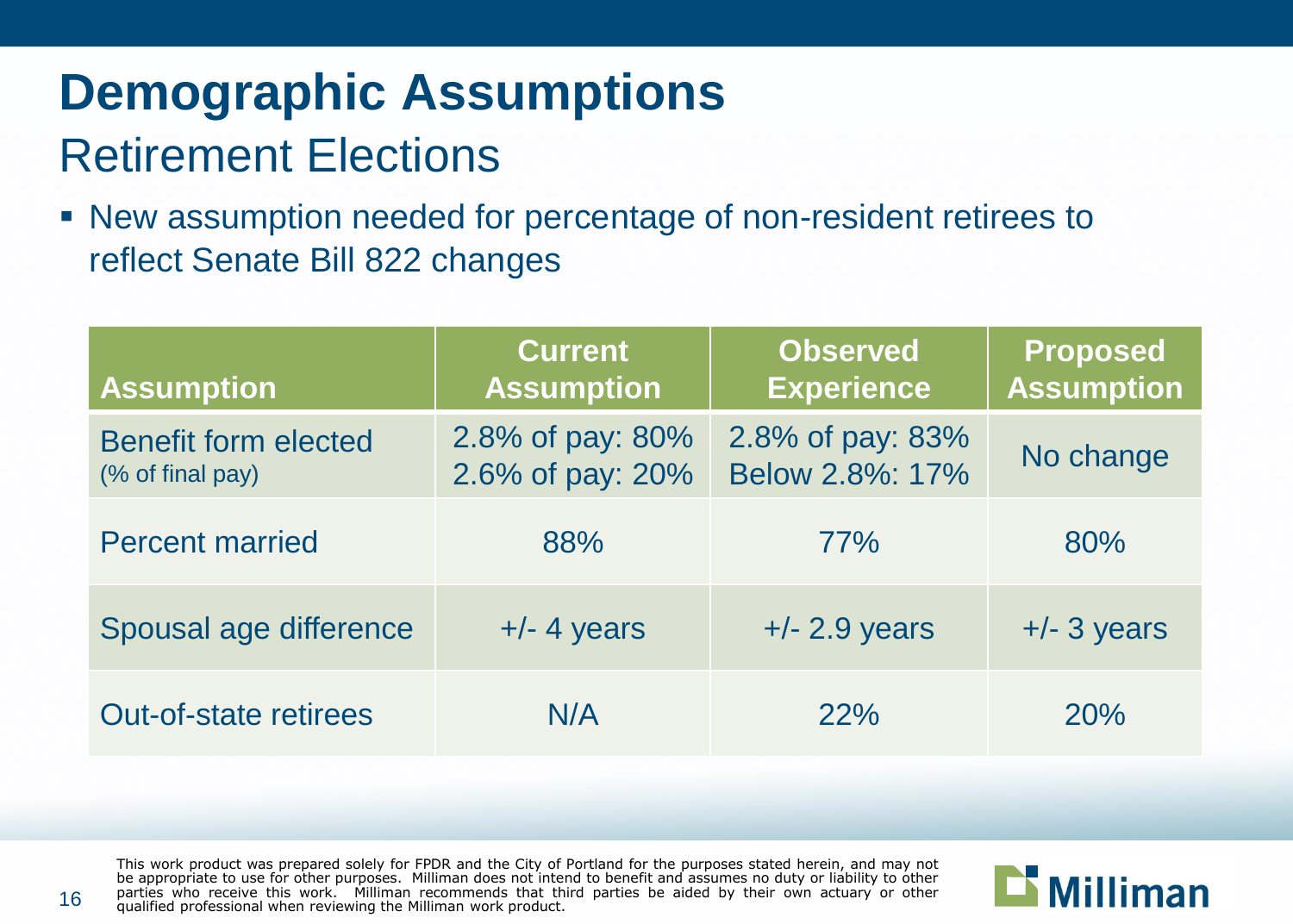### **Demographic Assumptions Withdrawal**

- Rates of pre-retirement withdrawal are very low after a member's initial two years of service
	- Experience during study period suggests lowering the assumption as shown

| <b>Service</b> | <b>Current</b><br><b>Assumption</b> | <b>Observed</b><br><b>Experience</b> | Proposed<br><b>Assumption</b> |
|----------------|-------------------------------------|--------------------------------------|-------------------------------|
| 0 years        | 25%                                 | 14%                                  | 15%                           |
| 1 year         | 25%                                 | 6%                                   | 5%                            |
| 2+ years       | 0.75%                               | 0.50%                                | 0.50%                         |

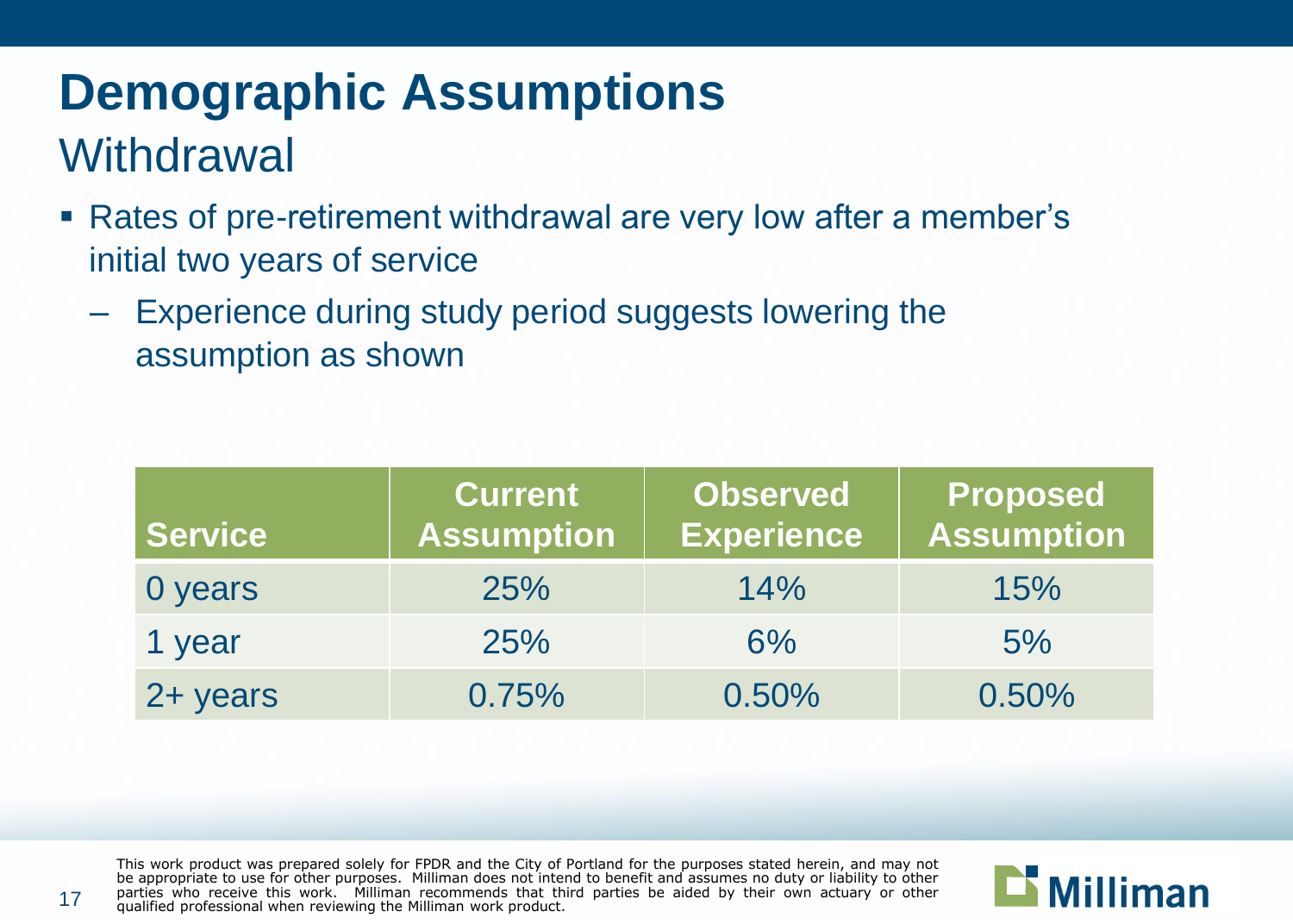### **Disability**

- First full five-year study observation period for disability since 2006 reforms
- Experience showed significantly fewer members initiating long-term disability than expected under the current assumption
	- Prior assumption developed on pre-reform experience
- We recommend lowering the assumed rate of disabilities and moving to a widely-used standard table
	- Sample rates shown below

| Age                               | <b>Current Assumption</b> | <b>Proposed Assumption</b> |                                           |
|-----------------------------------|---------------------------|----------------------------|-------------------------------------------|
| 30                                | 0.25%                     | 0.06%                      | 15 FPDR                                   |
| 40                                | $0.60\%$                  | 0.16%                      | members initiated<br>long-term disability |
| 50                                | $0.90\%$                  | 0.45%                      | over study period                         |
| <b>Expected over study period</b> | 36.7                      | 18.6                       |                                           |

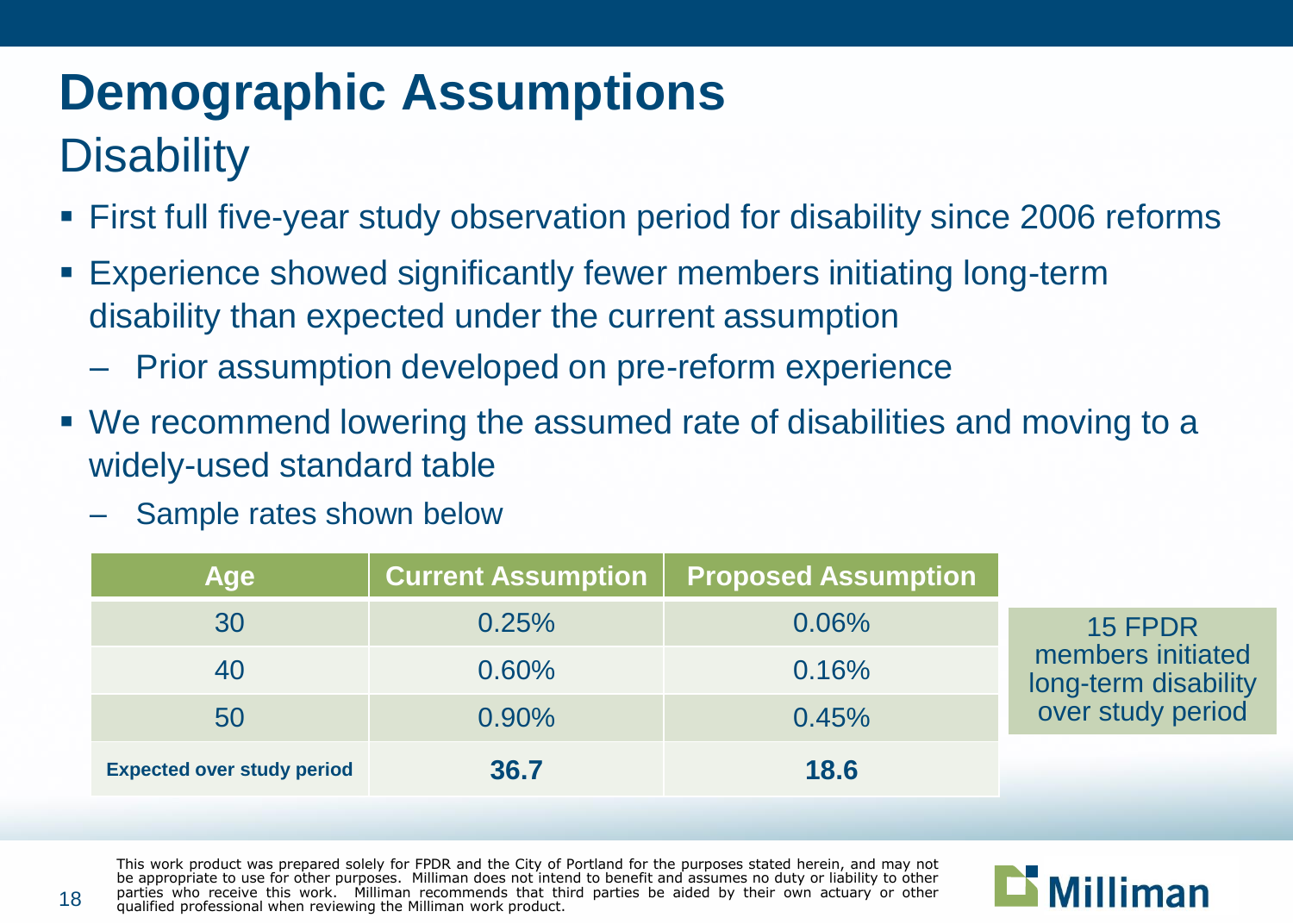#### **Demographic Assumptions Mortality**

- **Mortality differs by:** 
	- Gender
	- Member vs. spouse
	- Healthy vs. disabled
	- Active vs. retired

#### **Future life expectancy: Male Retiree (age in 2014)**

| <b>Retiree</b><br>Age | <b>Prior</b><br><b>Assumption</b> | <b>New</b><br><b>Assumption</b> |
|-----------------------|-----------------------------------|---------------------------------|
| 55                    | 29.3                              | 30.5                            |
| 65                    | 19.8                              | 20.8                            |
| 75                    | 11.8                              | 12.6                            |

- The most recently observed PERS Police & Fire mortality experience led us to increase life expectancy assumption for male retirees and disabled retirees of both genders
	- No changes for other groups

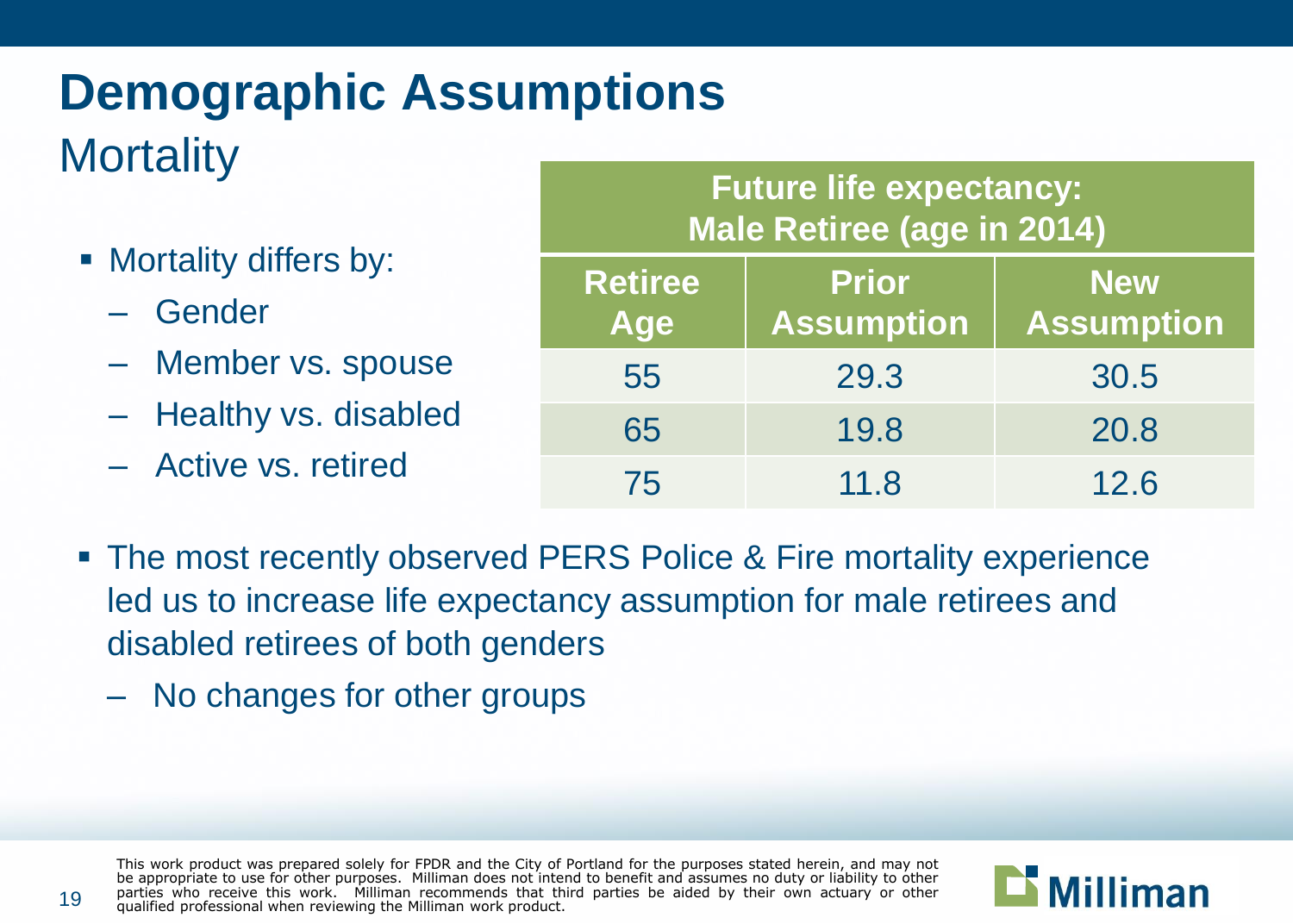### **Demographic Assumptions Mortality**

- **FPDR** experience shows trends similar to PERS experience
	- Male retirees had lower mortality than current assumption
	- Female retiree mortality was consistent with current assumption
- Recommend continuing to link FPDR mortality assumption to the most recent PERS Police & Fire mortality assumption
	- Because death rates at most ages are low, large amounts of data required for statistically credible experience
	- PERS study has significantly more mortality experience than FPDR

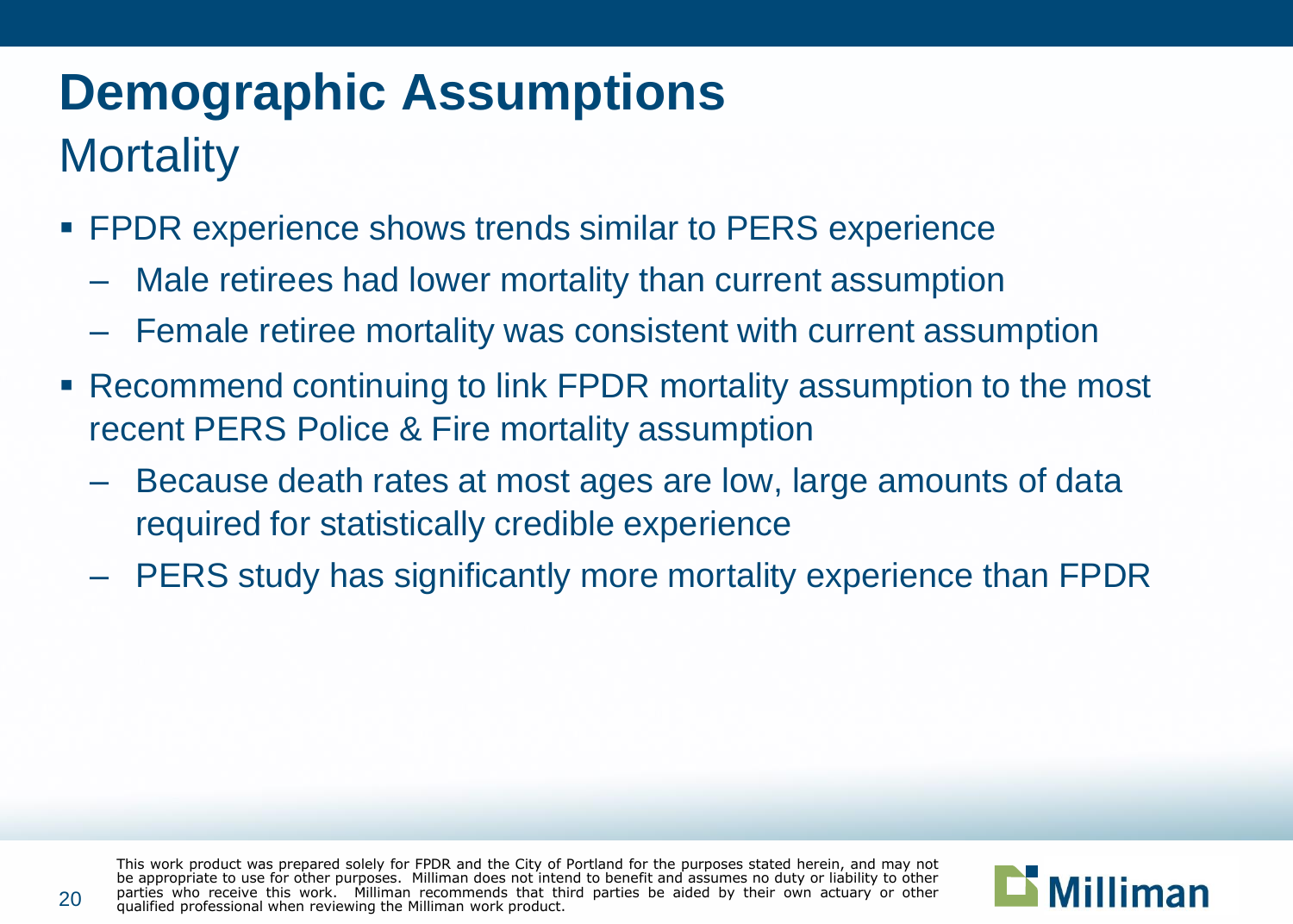#### **Demographic Assumptions Reviewed**

| <b>Assumption</b>                         | <b>Current</b>                                                       | <b>Recommended</b>                                                                   |
|-------------------------------------------|----------------------------------------------------------------------|--------------------------------------------------------------------------------------|
| Salary increase due to<br>merit/longevity | 7-year select and ultimate;<br>separate Police & Fire<br>assumptions | 6-year select and ultimate;<br>combined Police & Fire<br>assumptions                 |
| <b>Retirement rates</b>                   | Age-based, with separate<br>rates for Police versus Fire             | <b>Lower Police rates;</b><br>retain current Fire rates                              |
| <b>Retirement elections</b>               | Detailed in prior slides                                             | Changes to % married and<br>spousal age difference;<br>assumption for % out-of-state |
| Withdrawal                                | 2-year "select and ultimate"<br>structure                            | Decreases to both select and<br>ultimate rates                                       |
| <b>Disability</b>                         | Age-based rates from graded<br>from 0.25% up to 0.90%                | Change to use an industry<br>standard disability table                               |
| <b>Mortality</b>                          | <b>Police &amp; Fire assumptions</b><br>from 2010 PERS study         | <b>Police &amp; Fire assumptions</b><br>from 2012 PERS study                         |

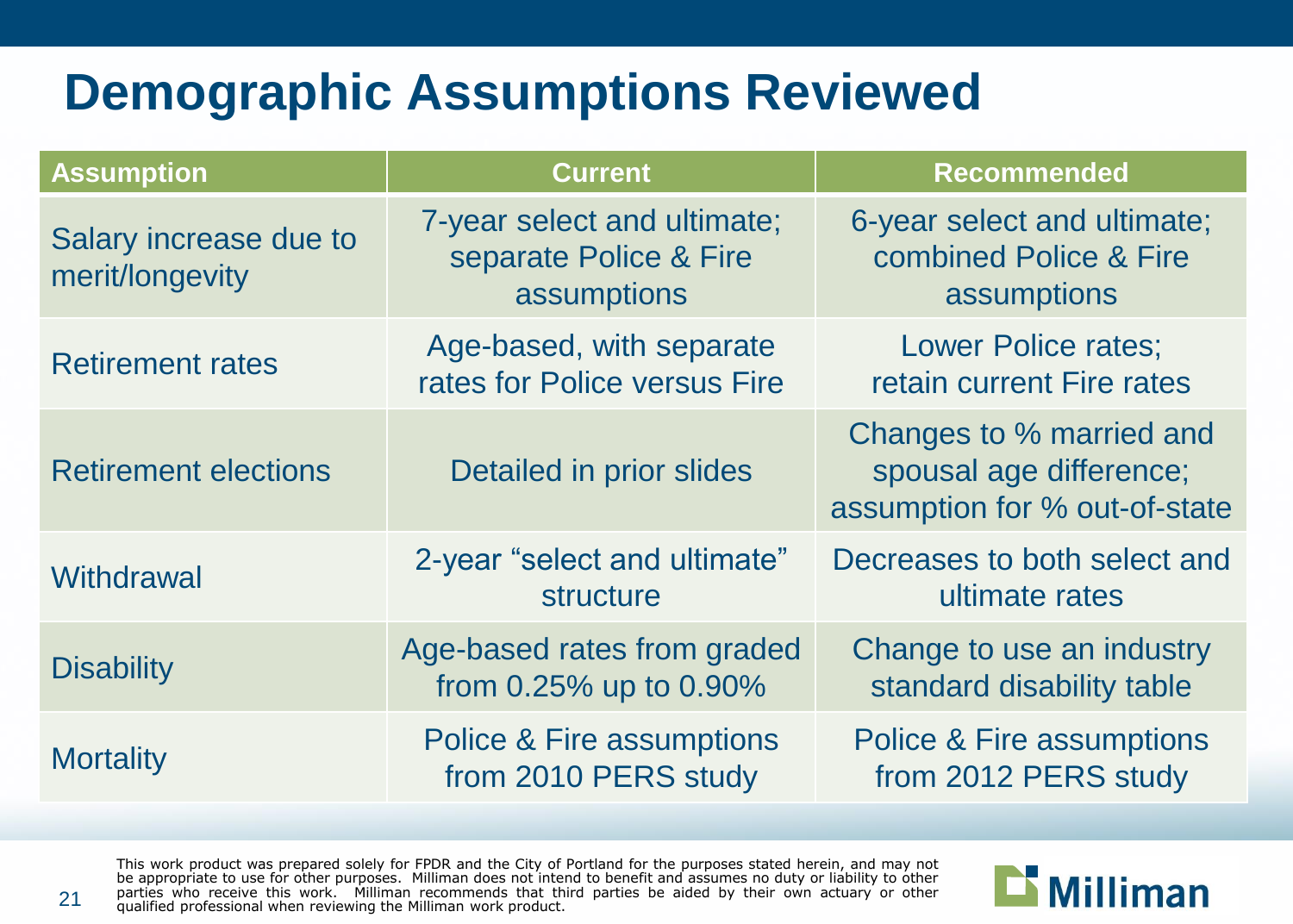#### **Effect on 2012 Actuarial Valuation Results**

|                                 | 6/30/2012 Valuation -<br><b>Current Assumptions</b> | <b>6/30/2012 Valuation -</b><br><b>Proposed Assumptions</b> |
|---------------------------------|-----------------------------------------------------|-------------------------------------------------------------|
| <b>PV of Projected Benefits</b> | \$3.86 billion                                      | \$3.89 billion                                              |
| <b>Accrued Liability</b>        |                                                     |                                                             |
| <b>Active</b>                   | \$1.12 billion                                      | \$1.12 billion                                              |
| <b>Inactive</b>                 | \$1.78 billion                                      | \$1.83 billion                                              |
| <b>Total</b>                    | \$2.90 billion                                      | \$2.95 billion                                              |
| <b>PV of Future Normal Cost</b> | \$966 million                                       | \$939 million                                               |
| <b>Normal Cost</b>              | \$83 million                                        | \$78 million                                                |

- Does not illustrate effects of:
	- Change in COLA provision due to legislative changes
	- Potential change in discount rate to comply with GASB standards
	- Removal of out-of-state tax offset (data unavailable at 6/30/12)

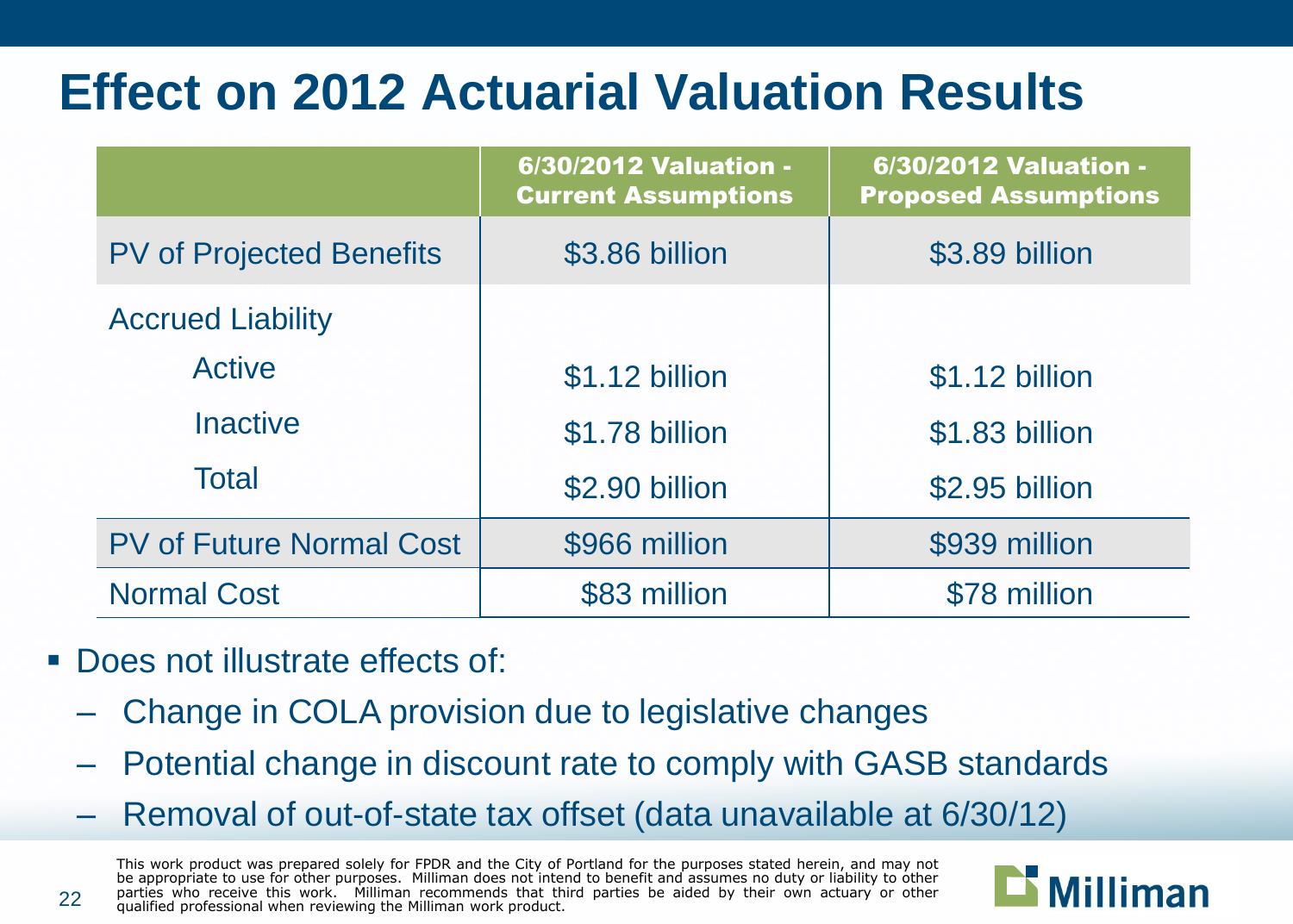#### **Caveats and Disclaimers**

This presentation discusses actuarial methods and assumptions for use in the valuation of the Fire & Police Disability & Retirement Fund ("FPDR" or "the Fund") sponsored by the City of Portland. For the most recent complete actuarial valuation results, including cautions regarding the limitations of use of valuation calculations, please refer to our formal Actuarial Valuation Report as of June 30, 2012 ("the Valuation Report") published on December 20, 2012. The Valuation Report, including all supporting information regarding data, assumptions, methods, and provisions, is incorporated by reference into this presentation. The statements of reliance and limitations on the use of this material is reflected in the actuarial report and still apply to this presentation.

In preparing this presentation, we relied, without audit, on information (some oral and some in writing) supplied by Fund and City of Portland staff. This information includes, but is not limited to, Fund benefit provisions as defined by City Charter, employee data, and financial information. We found this information to be reasonably consistent and comparable with information used for other purposes. The valuation results depend on the integrity of this information. If any of this information is inaccurate or incomplete our results may be different and our calculations may need to be revised.

Milliman's work is prepared solely for the internal business use of the City of Portland and FPDR.

Milliman does not intend to benefit or create a legal duty to any third party recipient of its work product. No third party recipient of Milliman's work product should rely upon it. Such recipients should engage qualified professionals for advice appropriate to their own specific needs.

The consultants who worked on this assignment are pension actuaries. Milliman's advice is not intended to be a substitute for qualified legal or accounting counsel.

On the basis of the foregoing, we hereby certify that, to the best of our knowledge and belief, this report is complete and accurate and has been prepared in accordance with generally recognized and accepted actuarial principles and practices. We are members of the American Academy of Actuaries and meet the Qualification Standards to render the actuarial opinion contained herein.

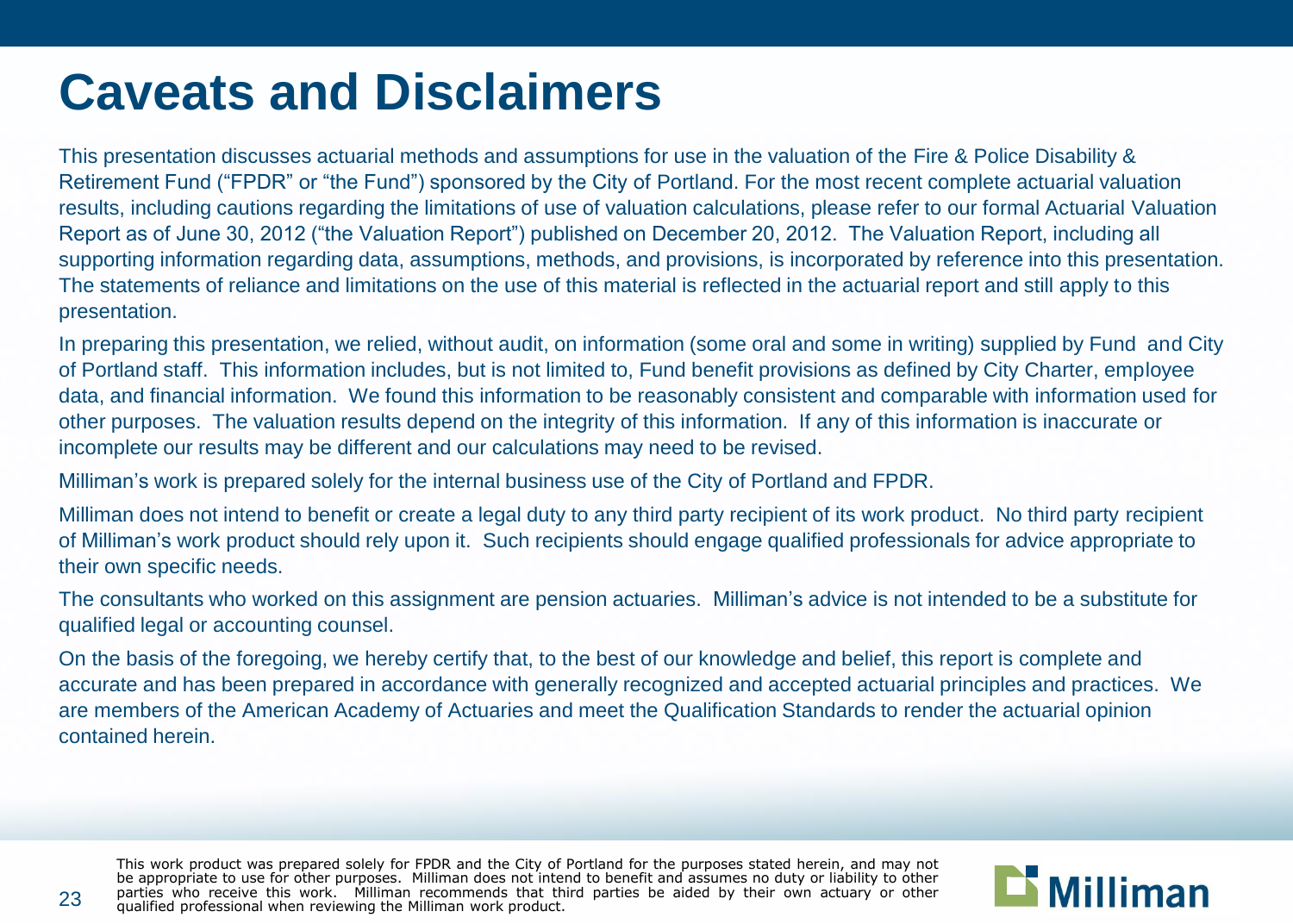#### **Circular 230 Notice**

The following disclosure is provided in accordance with the Internal Revenue Service's Circular 230 (21 CFR Part 10). This communication is not intended to constitute tax advice to any specific taxpayer or for any specific situation. Any tax advice contained in this communication is intended to be preliminary, for discussion purposes only, and not final. Any such advice is not intended to be used for marketing, promoting or recommending any transaction or for the use of any person in connection with the preparation of any tax return. Accordingly, this advice is not intended or written to be used, and it cannot be used, by any person for the purpose of avoiding tax penalties that may be imposed on such person.

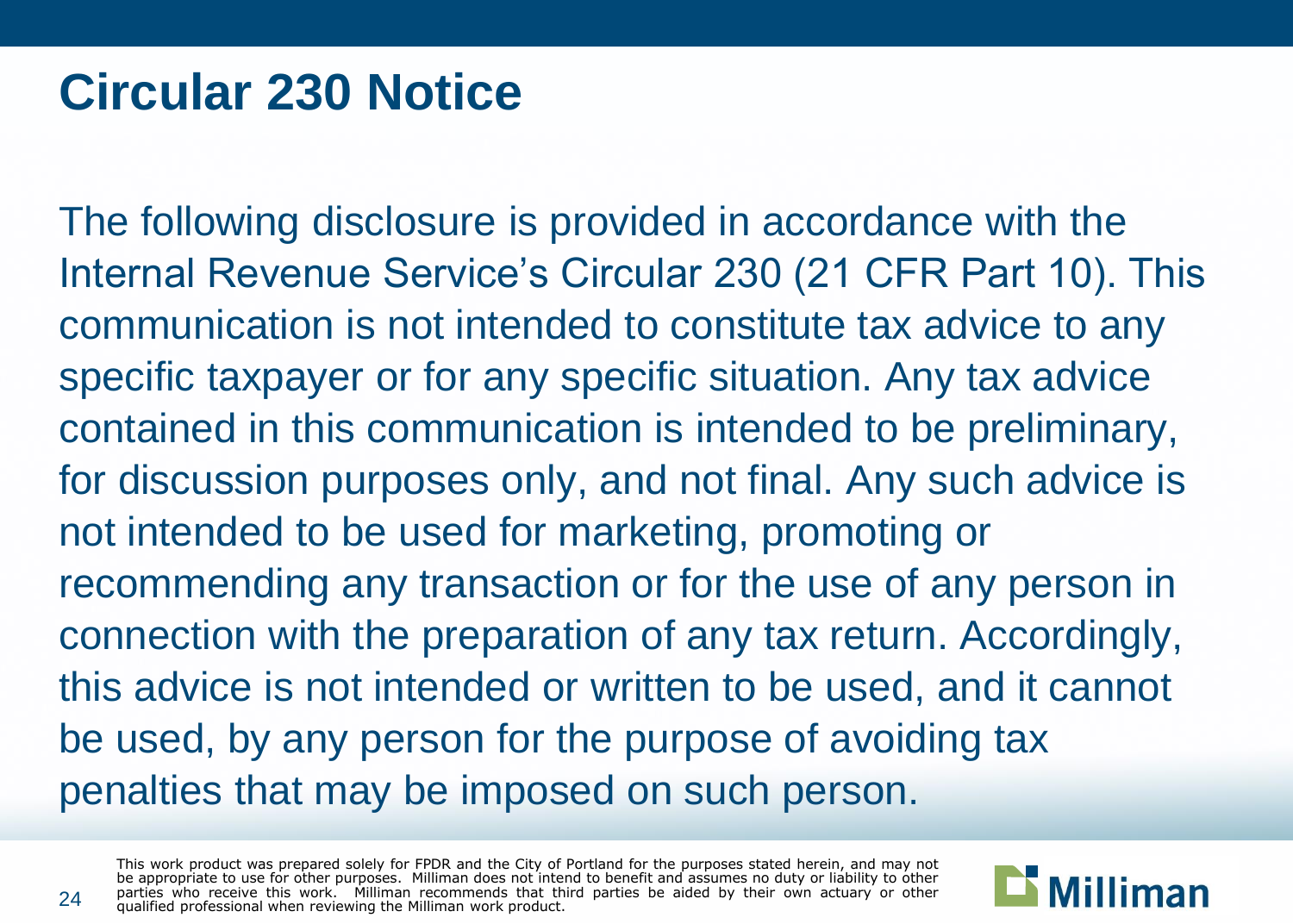#### **Appendix**  Salary Increase due to Merit/Longevity

|                         | <b>Current Assumption</b> |             | <b>Proposed Assumption</b> |
|-------------------------|---------------------------|-------------|----------------------------|
| <b>Years of Service</b> | <b>Police</b>             | <b>Fire</b> | <b>Police &amp; Fire</b>   |
| 0                       | 10.25%                    | 10.25%      | 20.00%                     |
| 1                       | 10.25%                    | 10.25%      | 8.50%                      |
| $\mathbf{2}$            | 10.25%                    | 10.25%      | 5.50%                      |
| $\overline{3}$          | 4.25%                     | 8.25%       | 4.80%                      |
| 4                       | 4.25%                     | 8.25%       | 4.50%                      |
| 5                       | 4.25%                     | 6.25%       | 2.50%                      |
| 6                       | 1.25%                     | 3.75%       | 0.00%                      |
| 7 + Over                | 0.00%                     | 0.50%       | 0.00%                      |

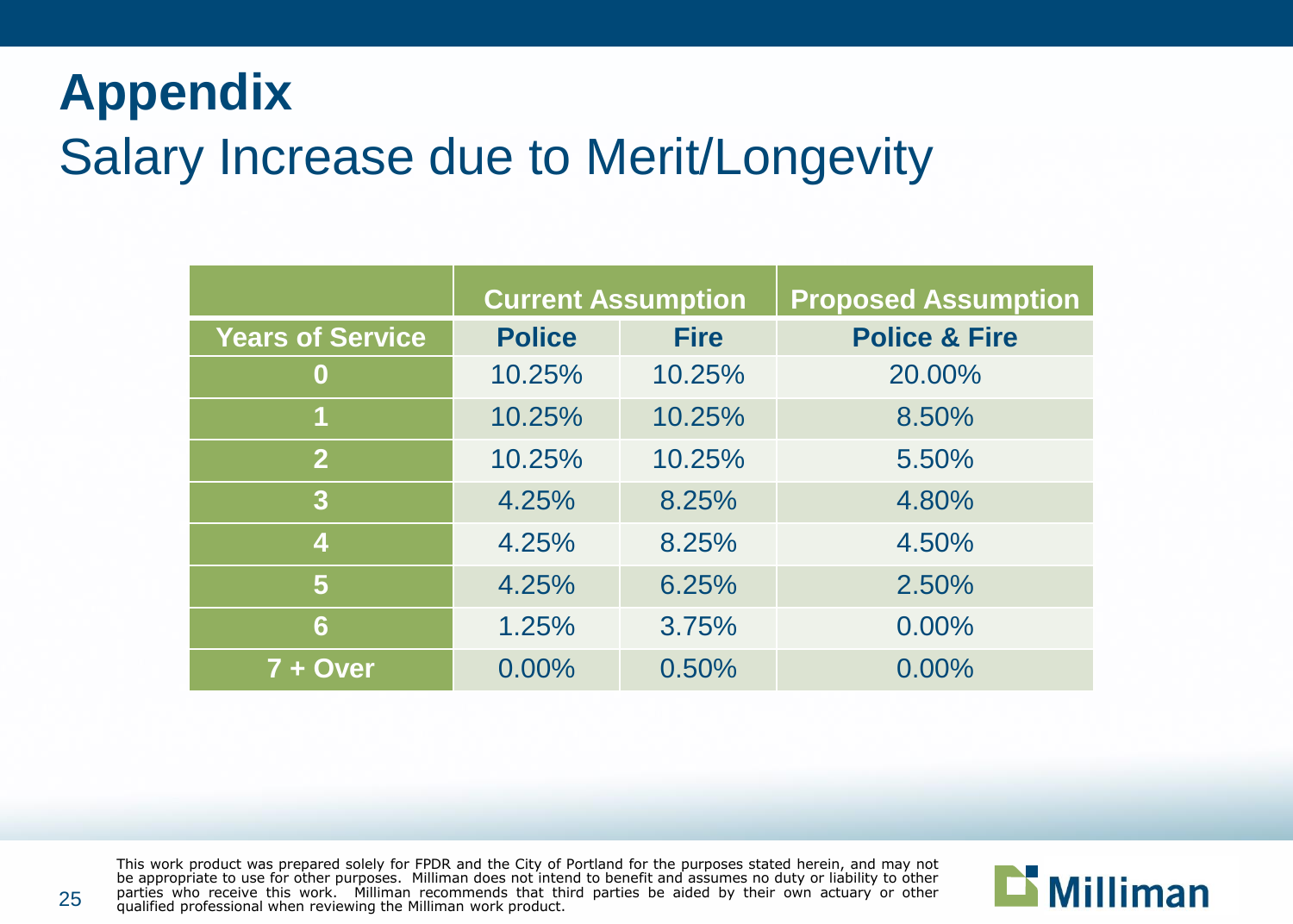#### **Appendix**  Retirement Rates

|            | <b>Fire</b>                            | <b>Police</b>             |                            |
|------------|----------------------------------------|---------------------------|----------------------------|
| <b>Age</b> | <b>Current and Proposed Assumption</b> | <b>Current Assumption</b> | <b>Proposed Assumption</b> |
| 50         | 25%                                    | 60%                       | 50%                        |
| 51         | 20%                                    | 40%                       | 40%                        |
| 52         | 20%                                    | 40%                       | 40%                        |
| 53         | 20%                                    | 40%                       | 40%                        |
| 54         | 20%                                    | 40%                       | 40%                        |
| 55         | 25%                                    | 40%                       | 30%                        |
| 56         | 25%                                    | 40%                       | 30%                        |
| 57         | 25%                                    | 40%                       | 20%                        |
| 58         | 33%                                    | 40%                       | 20%                        |
| 59         | 50%                                    | 40%                       | 20%                        |
| 60         | 100%                                   | 40%                       | 20%                        |
| 61         | 100%                                   | 40%                       | 20%                        |
| 62         | 100%                                   | 60%                       | 45%                        |
| 63         | 100%                                   | 60%                       | 45%                        |
| 64         | 100%                                   | 60%                       | 45%                        |
| $65+$      | 100%                                   | 100%                      | 100%                       |

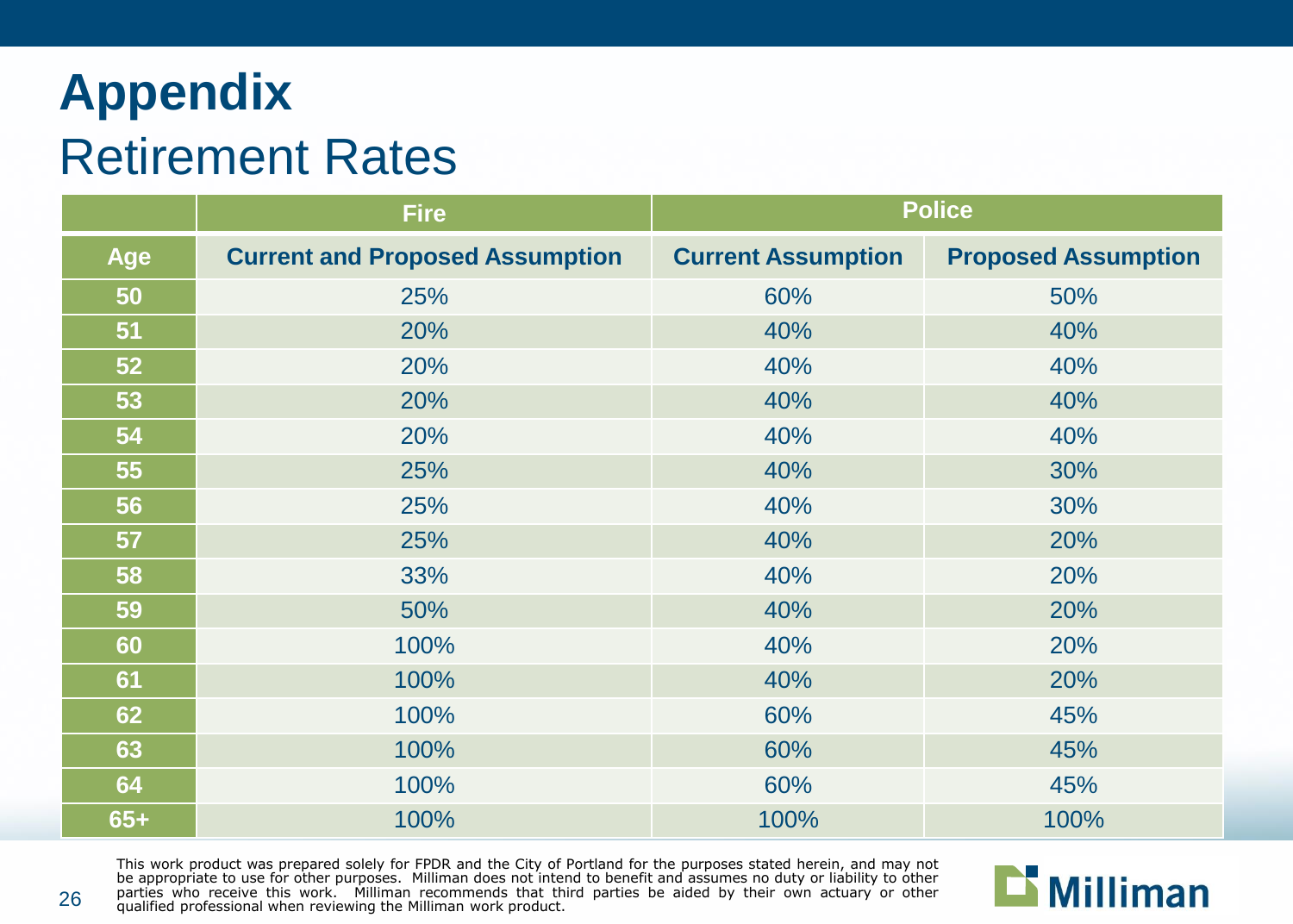#### **Appendix**  Disability Rates

- Proposed disability incidence assumption is 1985 Disability Study Class 1 Rates
- **Propose maintaining the current assumption that 90% of long-term** disabilities are service-related

| <b>Age</b>      | <b>Current Assumption</b> | <b>Age</b> | <b>1985 Disability Study</b><br><b>Class 1 - Sample Rates</b> |
|-----------------|---------------------------|------------|---------------------------------------------------------------|
| <b>Under 40</b> | 0.25%                     | 30         | 0.06%                                                         |
| $40 - 49$       | 0.60%                     | 35         | 0.10%                                                         |
| $50+$           | 0.90%                     | 40         | 0.16%                                                         |
|                 |                           | 45         | 0.26%                                                         |
|                 |                           | 50         | 0.45%                                                         |
|                 |                           | 55         | 0.85%                                                         |